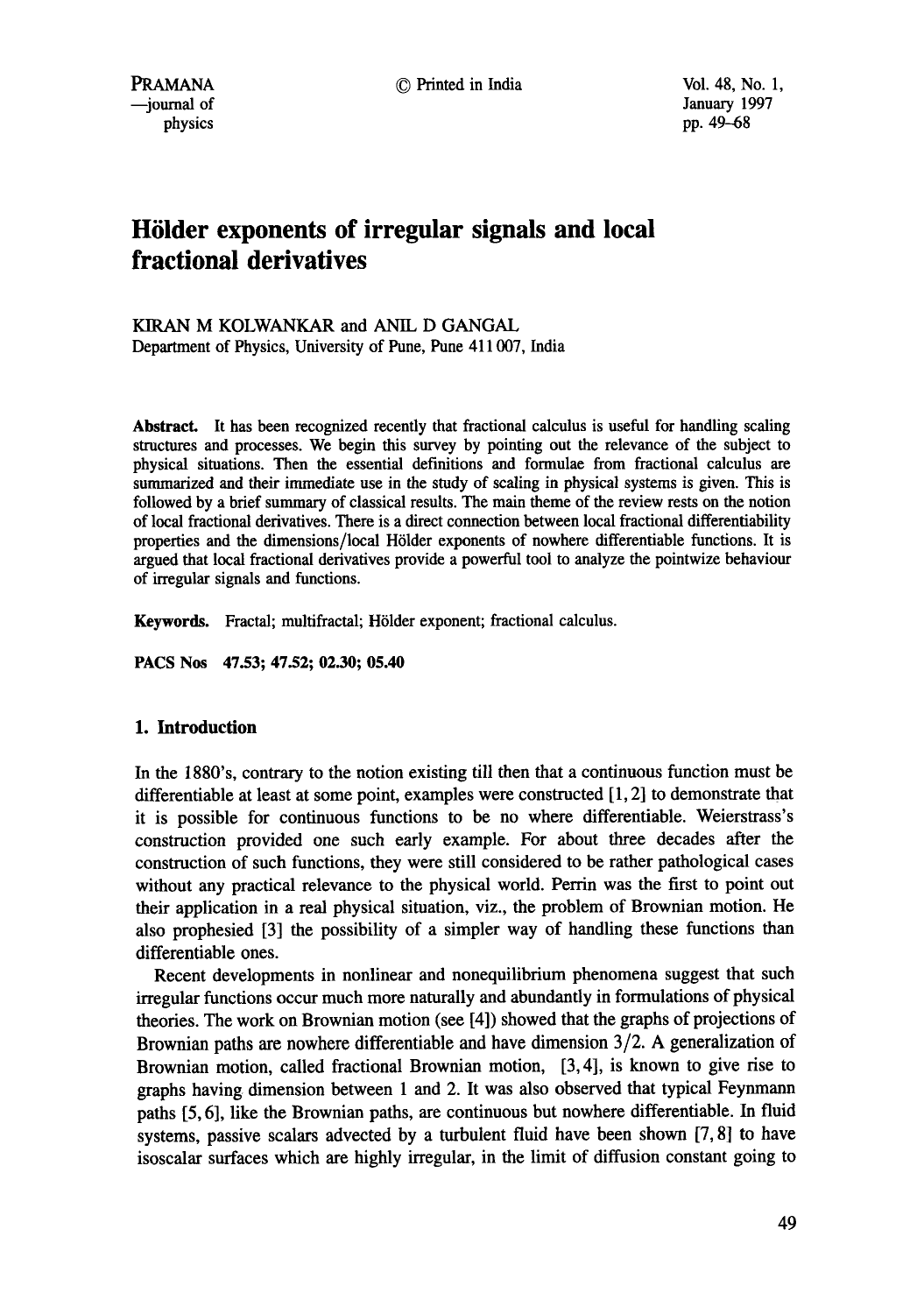zero. Also there exist situations in which one has to solve a partial differential equation subject to fractal boundary conditions, such as Laplace equation near a fractal conducting surface. For instance, as noted in reference [9] irregular boundaries may appear to be nondifferentiable everywhere upto a certain spatial resolution, and/or may exhibit convolutions over many length scales. Nowhere differentiable functions can be used to model these boundaries.

In the study of dynamical systems theory, attractors of some systems are found to be continuous but nowhere differentiable [10]. We will consider one specific example [10, 1 I] of the dynamical system which gives rise to such an attractor. Consider the following map.

$$
x_{n+1} = 2x_n + y_n \mod 1,
$$
  
\n
$$
y_{n+1} = x_n + y_n \mod 1,
$$
  
\n
$$
z_{n+1} = \lambda z_n + \cos(2\pi x_n),
$$
  
\n(1)

where x and y are taken mod 1 and z can be any real number. In order to keep z bounded,  $\lambda$  is chosen between 0 and 1. The equations for x and y are independent of z. The  $x - y$ dynamics are chaotic and are unaffected by the value of z. It was shown in [10] that if  $\lambda > 2/(3 + \sqrt{5})$ , the attractor of this map is nowhere differentiable torus. One more example in 2-dim phase space is given in § 5.

All these irregular functions are best characterized locally by a H61der exponent. We will use the following general definition of the Hölder exponent  $h(y)$  which has been used by various authors [12, 13] recently. The exponent  $h(y)$  of a function f at y is given by h such that there exists a polynomial  $P_n(x)$  of order n, where n is the largest integer smaller than  $h$ , that satisfies

$$
|f(x) - P_n(x - y)| = O(|x - y|^h), \tag{2}
$$

for x in the neighbourhood of y. This definition serves to classify the behavior of the. function at y.

Multifractal measures have been object of many investigations [14-21]. This formalism has met with many applications. Its importance also stems from the fact that such measures are natural measures to be used in the analysis of many phenomena [22, 23]. The first mathematical rigorous results concerning multifractals were given in [24]. It may however happen that the object one wants to understand is a function (e.g. a fractal or multifractal signal) rather than a set or a measure. For instance one would like to characterize the velocity field of fully developed turbulence. Studies on fluid turbulence have shown existence of multifractality in velocity fields of a turbulent fluid at low viscosity [14].

In the case of functions having same Hölder exponent h, with  $0 < h < 1$ , at every point (Weierstrass function  $(\S 5)$  is such an example) it is well known [4] that the box dimension of its graph is  $2 - h$ . On the other hand, there are functions  $f(x)$  which do not have constant exponent  $h$  at every point but have a range of such exponents. The set of points having same exponents  $\{x \mid h(x) = h\}$  for such a function may even constitute a fractal set. In such situations corresponding functions  $f(x)$  are multifractal.

## *Pramana - J. Phys.,* **Vol. 48, No. 1, January 1997 (Part I) Special issue on "Nonlinearity & Chaos in the Physical Sciences"**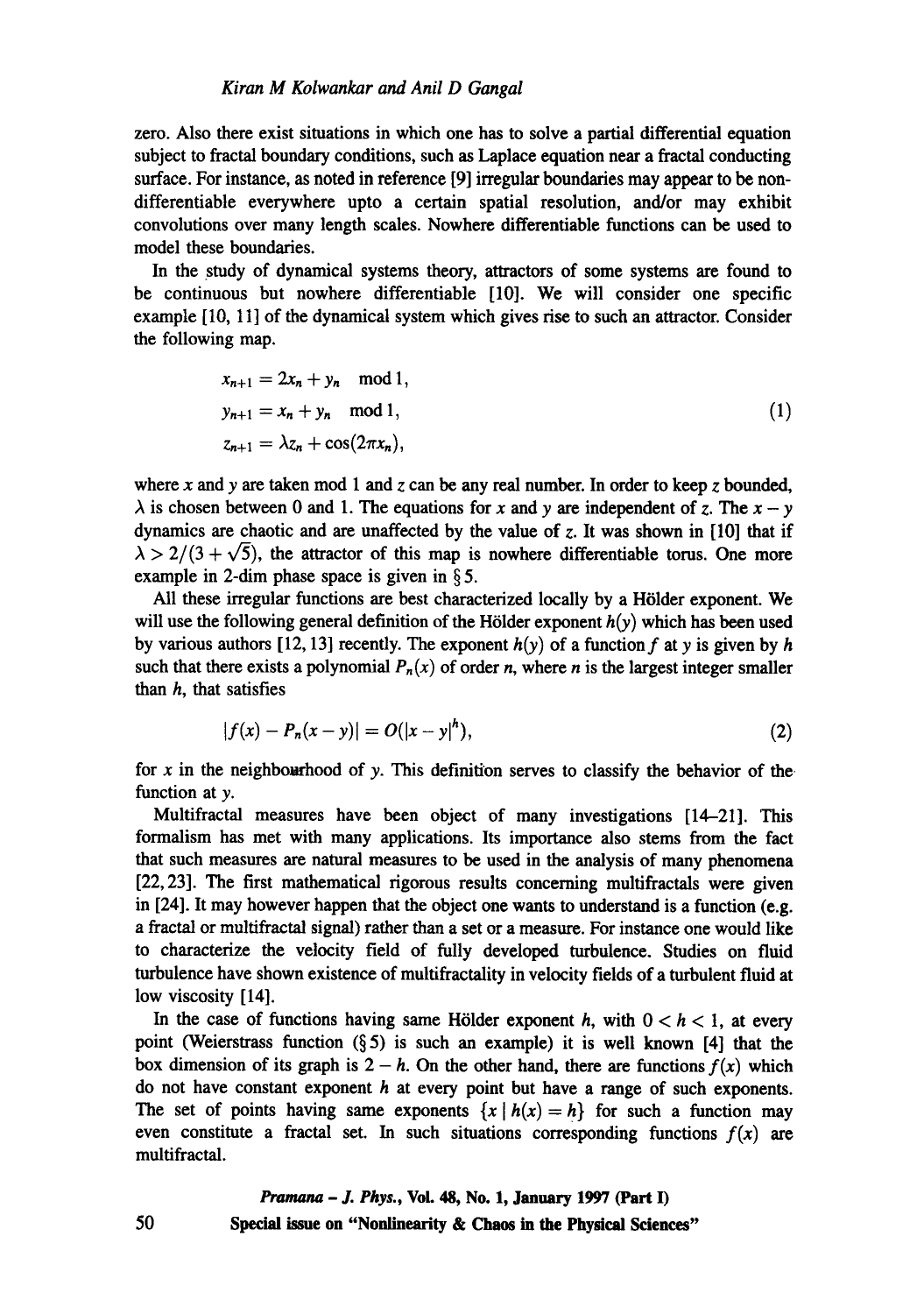In the light of these findings there has been a renewed interest, chiefly among mathematicians, in studying pointwise behaviour of multifractal functions. New tools have been developed to study local behaviour of functions, which will be of practical use. Notable among them is the use of wavelet transforms [25-28] which have been used with some success to this effect. This transform allows one to study the behaviour of functions at different scales and hence it is popularly known as a mathematical microscope. Some well-known functions have been reanalyzed using these techniques [29-32] and shown to possess a spectrum of H61der exponents, thereby establishing their multifractality.

In this article we review a more direct method, which uses fractional calculus formalism, to characterize local behaviour of functions. The fractional calculus formalism [33-35] allows taking derivatives of fractional order. However, as pointed out in § 2 below, there is a multiplicity of definitions of fractional derivatives. Hence it is important to recognize the appropriate one which is suitable for extracting the scaling behaviour. Recently it was realized [36] that the concept of local fractional derivative, introduced in § 4 below in a more general setting, is ideally suited for this purpose and that there is a direct quantitative connection between the lack of differentiability of a fractal function and the dimension of its graph. Further it provides an alternative way of characterizing the local H61der exponent. In this formalism, unlike in wavelet transform, H61der exponent shows up naturally since the magnitude of local fractional derivative (LFD) jumps when its order crosses a critical order. The main theme of this review **is**  centered around this development.

The organization of the paper is as follows. In  $\S 2$  we present a brief review of fractional calculus formalism with its recent applications. The next section discusses fractional differentiability using Weyl's definition and certain classical results. In the fourth section we present our definition of LFD in more general setting and its connection to generalized Taylor series. In  $\S 5$  we apply this definition to a specific example, viz, Weierstrass' nowhere differentiable function. It is shown that this function, at every point, is locally fractionally differentiable for all orders below  $2 - s$ , but not so for orders between  $2 - s$  and 1, where s,  $1 < s < 2$ , is the box dimension of the graph of the function. In the next section a general result has been proved, showing relation between local fractional differentiability and local Hölder exponent. In § 5 we demonstrate use of LFD in unmasking isolated singularities and in the study of pointwise behavior of multifractal functions. Section6 concludes the article, pointing out a few possible consequences of our results.

## **2. Fractional calculus and scaling phenomena**

Fractional calculus [33-35] is a study which deals with generalization of differentiation and integration to fractional orders. There are number of ways (not neccesarily equivalent) of defining fractional derivatives and integrations. We list here some of them, which will be used in this work. We begin by recalling the Riemann-Liouville definition of fractional integral of a real function, which is given by [33, 35]

$$
\frac{d^q f(x)}{[d(x-a)]^q} = \frac{1}{\Gamma(-q)} \int_a^x \frac{f(y)}{(x-y)^{q+1}} dy \quad \text{for} \quad q < 0,
$$
 (3)

*Pramana - J. Phys.,* **Vol. 48, No. 1, January 1997 (Part I) Special issue on "Nonlinearity & Chaos in the Physical Sciences"** 51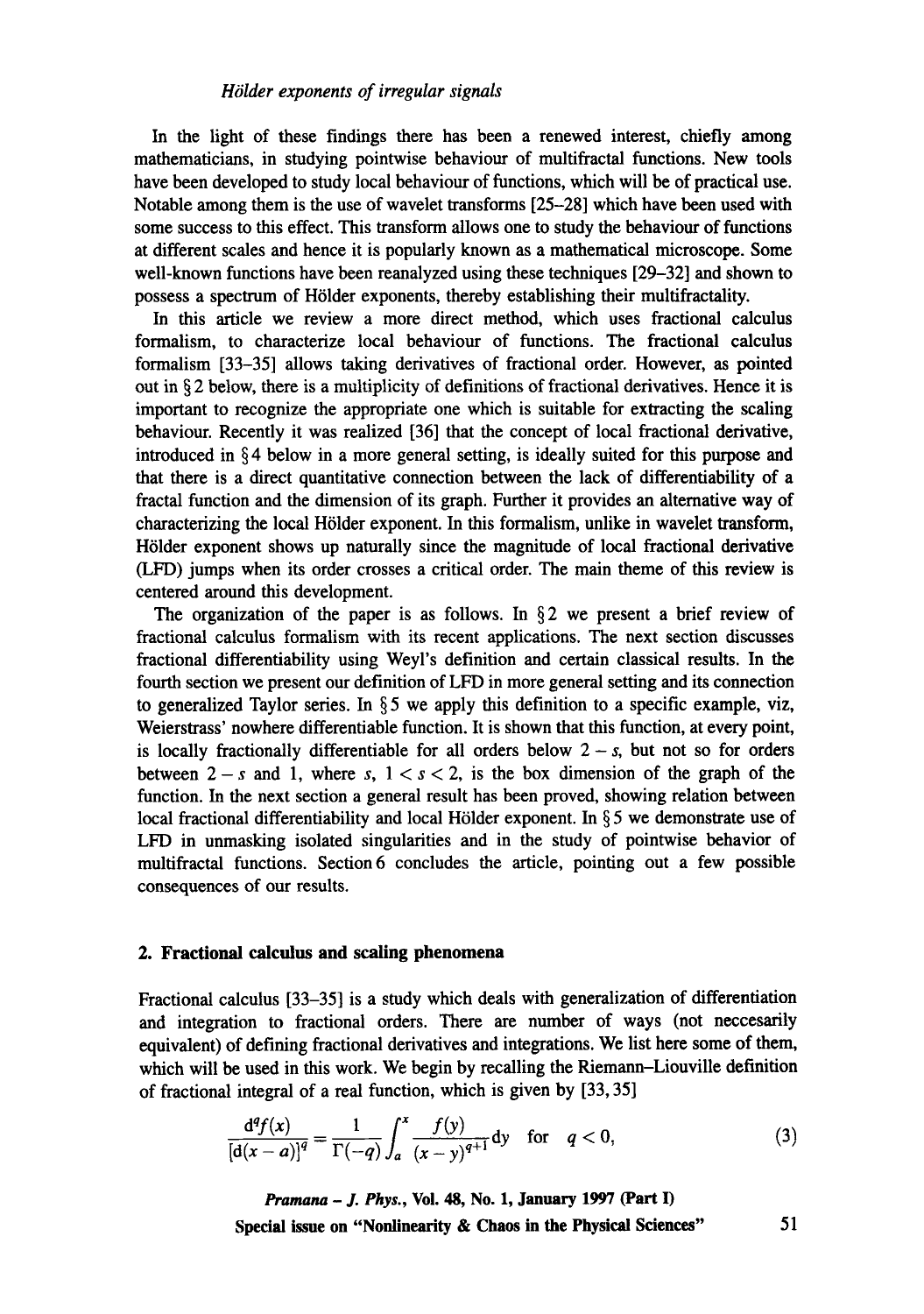where the lower limit  $\alpha$  is some real number and of the fractional derivative

$$
\frac{d^{q} f(x)}{[d(x-a)]^{q}} = \frac{1}{\Gamma(n-q)} \frac{d^{n}}{dx^{n}} \int_{a}^{x} \frac{f(y)}{(x-y)^{q-n+1}} dy \text{ for } n-1 < q < n.
$$
 (4)

Fractional derivative of a simple function  $f(x) = x^p$ ,  $p > -1$  is given by [33, 35]

$$
\frac{d^q x^p}{dx^q} = \frac{\Gamma(p+1)}{\Gamma(p-q+1)} x^{p-q} \quad \text{for} \quad p > -1.
$$
 (5)

For future use we note the following properties of fractional derivatives. For  $0 < q < 1$ ,

$$
\frac{\mathrm{d}^q \sin(x)}{\mathrm{d}x^q} = \frac{\mathrm{d}^{q-1} \cos(x)}{\mathrm{d}x^{q-1}}\tag{6}
$$

and

$$
\frac{d^{q} \cos(x)}{dx^{q}} = \frac{x^{-q}}{\Gamma(1-q)} - \frac{d^{q-1} \sin(x)}{dx^{q-1}}.
$$
 (7)

Further the fractional derivative has the property (see ref. [33]), viz,

$$
\frac{d^q f(\beta x)}{dx^q} = \beta^q \frac{d^q f(\beta x)}{d(\beta x)^q}
$$
 (8)

which makes it suitable for the study of scaling. Note the nonlocal character of the fractional derivative and integral in the defining equations (3) and (4). Also it is clear from equation (5) that unlike in the case of integer derivatives the fractional derivative of a constant is not zero in general.

Since the definition of fractional derivative contains a lower limit a, it is natural that different definitions of a fractional differentiability would arise depending on the lower limit one chooses. Weyl defined fractional derivatives, with the arbitrary limit  $a$  in (4) going to  $-\infty$ , as follows.

$$
D^{q} f(x) = \frac{1}{\Gamma(n-q)} \frac{d^{n}}{dx^{n}} \int_{-\infty}^{x} \frac{f(y)}{(x-y)^{q-n+1}} dy \text{ for } n-1 < q < n.
$$
 (9)

The merit of this definition is that the fractional derivative of a periodic function according to this definition is a periodic function, which is why it is suitable in harmonic analysis.

## *2.1 Applications to the study of scaling in physical systems*

Recent work shows that the fractional calculus formalism is useful in dealing with scaling phenomena. The purpose of this subsection is to point out a few relevant parallel developments even though they are not part of the central theme of this paper.

Hilfer [37-39] has generalized the Eherenfest's classification of phase transition using the fractional derivative. Some recent papers [40-43] indicate a connection between fractional calculus and fractal structures [3, 4] or fractal processes [44--46]. G16ckle and

## *Pramana - J. Phys.,* **Vol. 48, No. 1, January 1997 (Part I)**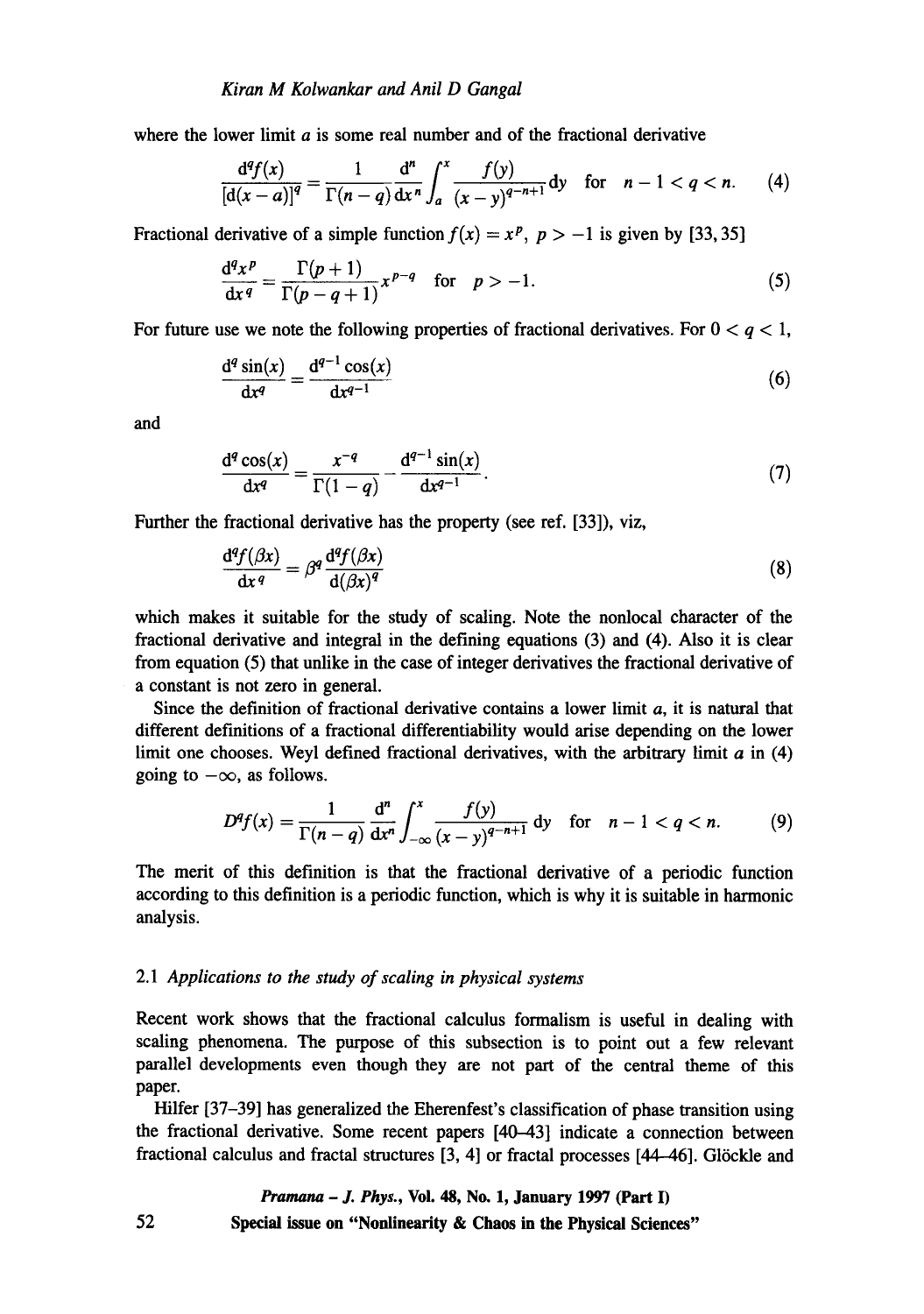Nonnenmacher [45] have formulated fractional differential equations for some relaxation processes which are essentially fractal time [46] processes.

*Fractional Brownian motion:* Mandelbrot and Van Ness [44] have used fractional integrals to formulate fractal processes such as fractional Brownian motion. The fractional Brownian motion is described by the probability distribution  $B_H(t)$  defined by

$$
B_H(t) - B_H(0) = \frac{1}{\Gamma(H+1)} \int_{-\infty}^t K(t-t') \mathrm{d}B(t'), \quad 0 < H < 1,\tag{10}
$$

where  $B(t)$  is an ordinary Gaussian random process with average zero and unit variance and

$$
K(t-t') = \begin{cases} (t-t')^{H-1/2} & 0 \le t' < t \\ \{(t-t')^{H-1/2} - (-t)^{H-1/2}\} & t' < 0. \end{cases}
$$
(11)

The use of the fractional integral kernel is apparent. Recently Sebastian [47] has given a path integral representation for fractional Brownian motion whose measure has fractional derivatives of paths in it.

*Fractional equations for a class of Lévy type probability densities:* Lévy flights [48] and Lévy walks  $[49, 50]$  have found applications in various branches of physics  $[51]$ , for example in fluid dynamics [52] and polymers [53]. In [40], Nonnenmacher considered a class of normalized one sided Lévy type probability densities, which provides the length of a jump of a random walker, given by

$$
f(x) = \frac{a^{\mu}}{\Gamma(\mu)} x^{-\mu - 1} \exp(-a/x) \quad a > 0, \ x > 0.
$$
 (12)

It is clear that for large  $x$ 

$$
f(x) \sim x^{-\mu - 1}, \quad \mu > 0, \quad x > 0,
$$
\n(13)

where  $\mu$  is the Lévy index. In [40] it was shown that these Lévy-type probability densities satisfy a fractional integral equation

$$
x^{2q}f(x) = a^q \frac{d^{-q}f(x)}{dx^{-q}}
$$
 (14)

or equivalently a fractional differential equation given by

$$
\frac{d^{n-\mu}f(x)}{dx^{n-\mu}} = a^{-\mu} \frac{d^n}{dx^n} (x^{2\mu}f(x)).
$$
\n(15)

Here,  $n = 1$  if  $0 < \mu < 1$  and  $n = 2$  if  $1 < \mu < 2$ , etc. An interesting observation of this work is that the Lévy index is related to the order of the fractional integral or differential operator.

*Fractional equations for physical processes:* Modifications of equations governing physical processes such as diffusion equation, wave equation and Fokker-Plank equation have been suggested [41, 42, 54-56] which incorporate fractional derivatives with respect to time. In refs [41, 42] a fractional diffusion equation has been proposed for the diffusion

> *Pramana - J. Phys.,* **Vol. 48, No. 1, January 1997 (Part I) Special issue on "Nonlinearity & Chaos in the Physical Sciences"** 53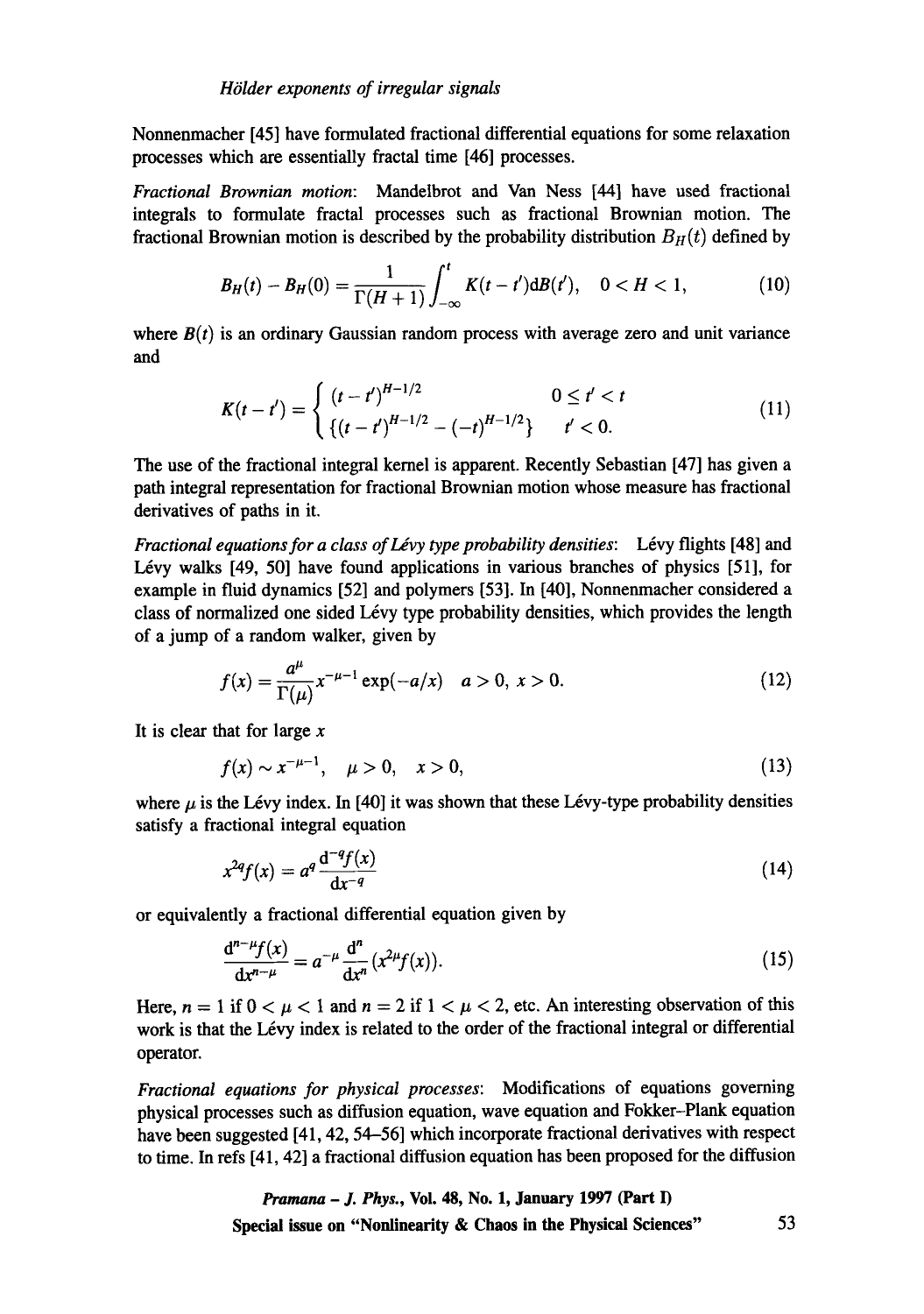## *Kiran M Kolwankar and Anil D Gangal*

on fractals. Asymptotic solution of this equation coincides with the result obtained numerically. Fogedby [57] has considered a generalization of the Fokker-Plank equation involving addition of a fractional gradient operator (defined as the Fourier transform of  $-k^{\mu}$  to the usual Fokker-Plank equation and performed a renormalization group analysis.

*Transport in chaotic Hamiltonian systems:* Recently Zaslavasky [58] showed that the Hamiltonian chaotic dynamics of particles can be described by a fractional generalization of the Fokker-Plank-Kolmogorov equation which is defined by two fractional critical exponents  $(\alpha, \beta)$  responsible for the space and time derivatives of the distribution function correspondingly. With certain assumptions, the following equation was derived for the transition probabilities  $P(x, t)$ :

$$
\frac{\partial^{\beta} P(x,t)}{\partial t^{\beta}} = \frac{\partial^{\alpha}}{\partial (-x)^{\alpha}} (A(x)P(x,t)) + \frac{1}{2} \frac{\partial^{2\alpha}}{\partial (-x)^{2\alpha}} (B(x)P(x,t)),
$$
\n(16)

where

$$
A(x) = \lim_{\Delta t \to 0} \frac{A'(x; \Delta t)}{(\Delta t)^{\beta}}
$$
(17)

and

$$
B(x) = \lim_{\Delta t \to 0} \frac{B'(x; \Delta t)}{(\Delta t)^{\beta}}
$$
(18)

with A' and B' being  $\alpha$ th and 2 $\alpha$ th moments respectively. The exponents  $\alpha$  and  $\beta$  have been related to anomalous transport exponent.

We remark that most of the applications reviewed in this section deal with asymptotic scaling only.

## **3. Weyl fractional differentiability and Hiilder classes**

The purpose of this section is to review the classical work of Stein, Zygmund and others [59-62] which uses Weyl fractional calculus in the analysis of irregular functions. Let  $f(x)$  be defined in a closed interval I, and let

$$
\omega(\delta) = \omega(\delta : f) = \sup |f(x) - f(y)| \quad \text{for} \quad x, y \in I \quad |x - y| \le \delta. \tag{19}
$$

The function  $\omega(\delta)$  is called the modulus of continuity of f. If for some  $\alpha > 0$  we have  $\omega(\delta) \leq C\delta^{\alpha}$  with C independent of  $\delta$ , then f is said to satisfy Hölder (in old literature it is called Lipschitz) condition of order  $\alpha$ . These functions define a class of function  $\Lambda_{\alpha}$ . Notice that with this definition of the modulus of continuity only the case  $0 < \alpha \le 1$  is interesting, since if  $\alpha > 1$ ,  $f'(x)$  is zero everywhere and the function is constant. Hence this definition has been generalized (see [28]) to one where the case  $\alpha > 1$  is also nontrivial. The idea is to subtract an appropriate polynomial from a function  $f$  at  $y$ .

$$
\tilde{\omega}(\delta) = \tilde{\omega}(\delta : f) = \sup |f(x) - P(x - y)| \quad \text{for} \quad x, y \in I \quad |x - y| \le \delta, \tag{20}
$$

*Pramana - J. Phys.,* **Vol. 48, No. 1, January 1997 (Part I)** 

**Special issue on "Nonlinearity & Chaos in the Physical Sciences"**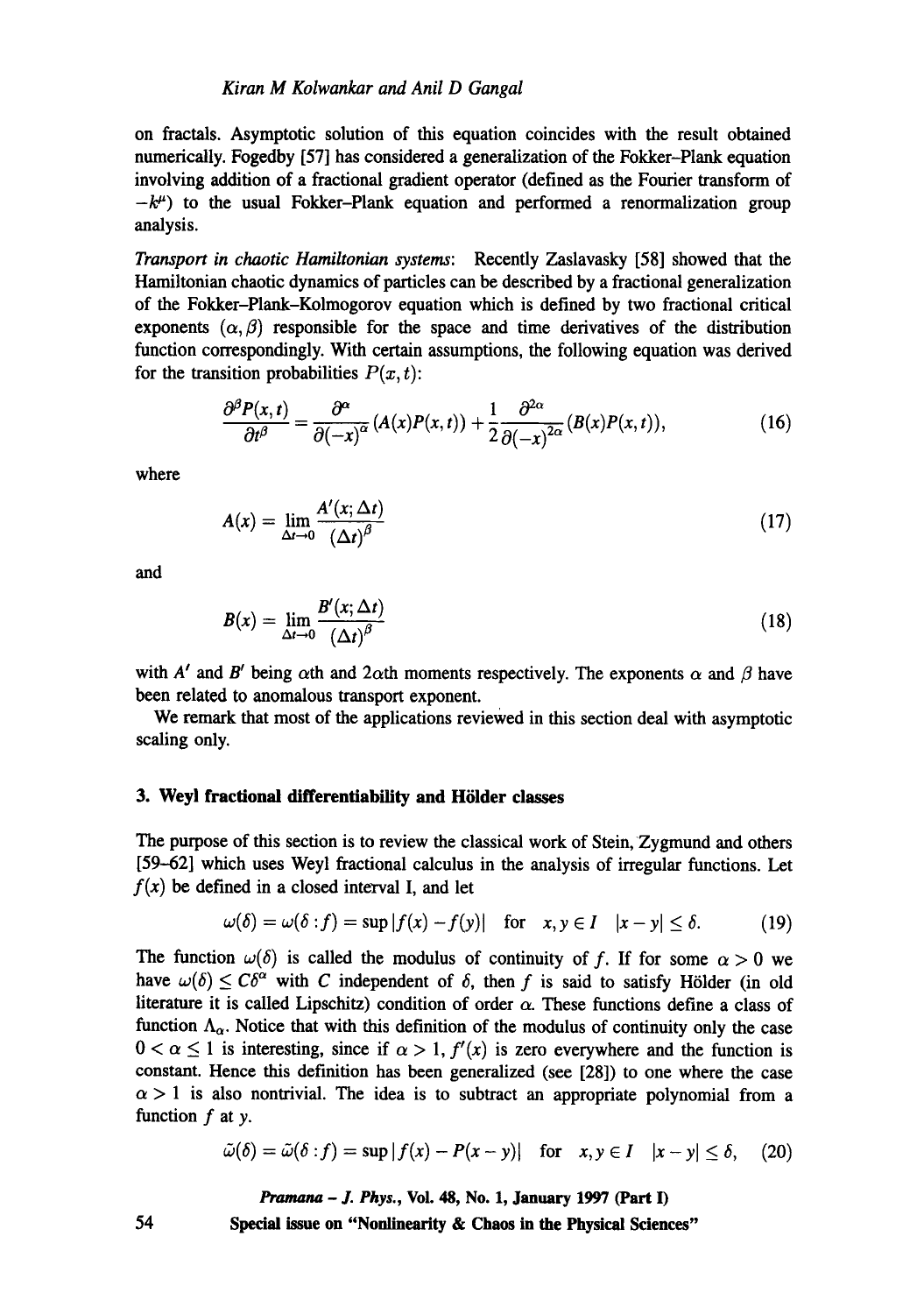where  $P$  is the only polynomial of smallest degree which gives the smallest order of magnitude for  $\tilde{\omega}$ . Recently, this definition has been widely used [12, 13] to characterize the velocity field of a turbulent fluid.

Following Welland [62] we introduce

### DEFINITION 1

f is said to have an oth derivative, where  $0 \le k < \alpha < k+1$  with integer k, if  $D^{-\beta}f$ ,  $\beta = k + 1 - \alpha$ , has a k + 1 Peano derivatives at  $x_0$  i.e. there exists a polynomial  $P_{x_0}(t)$  of degree  $\leq k+1$  such that

$$
(D^{-\beta}f)(x_0+t)-P_{x_0}(t)=o(|t|^{k+1}) \quad t\to 0. \tag{21}
$$

Further if

$$
\left\{\frac{1}{\rho}\int_{-\rho}^{\rho} |(D^{-\beta}f)(x_0+t)-P_{x_0}(t)|^p dt\right\}^{1/p} = o(\rho^{k+1}) \quad \rho \to 0 \quad (1 \le p < \infty),\tag{22}
$$

f is said to have an oth derivative in the  $L^p$  sense. The  $D^{-\beta}$  is in the Weyl sense.

It is clear that this definition of fractional differentiability is not local. Particularly the behavior of function at  $-\infty$  also plays a crucial role. The main classical results can be stated using this notion of differentiability and involve the classes  $\Lambda^p_\alpha$  and  $N^p_\alpha$  which are given by the following definitions.

### DEFINITION 2

If there exists a polynomial  $Q_{x_0}(t)$  of degree  $\leq k$  s. t.  $f(x_0 + t) - Q_{x_0}(t) = O(|t|^{\alpha})$  as  $t \to 0$  then f is said to satisfy the condition  $\Lambda_{\alpha}$  and if

$$
\left\{\frac{1}{\rho}\int_{-\rho}^{\rho}|f(x_0+t)-Q_{x_0}(t)|^p\mathrm{d}t\right\}^{1/p}=O(\rho^{\alpha}),\quad\rho\to 0\quad(1\leq p<\infty),\quad(23)
$$

f is said to satisfy the condition  $\Lambda^p_\alpha$ .

DEFINITION 3

f is said to satisfy the condition  $N^p_\alpha$  if for some  $\rho > 0$ 

$$
\frac{1}{\rho} \int_{-\rho}^{\rho} \frac{|f(x_0 + t) - Q_{x_0}(t)|^p}{|t|^{1 + p\alpha}} dt < \infty.
$$
 (24)

We are now in a position to state the classical results in the form of theorems 1 to 4. Next two theorems [61, 62] give the condition under which the fractional derivative of a function exists.

**Theorem 1.** Suppose that f satisfies the condition  $\Lambda_{\alpha}$  at every point of a set E of positive *measure. Then*  $D^{\alpha} f(x)$  *exists almost everywhere in E if and only if f satisfies condition*  $N^2_{\alpha}$  almost everywhere in E.

> *Pramana - J. Phys.,* **VoL 48, No. 1, January 1997 (Part I) Special issue on "Nonlinearity & Chaos in the Physical Sciences"** 55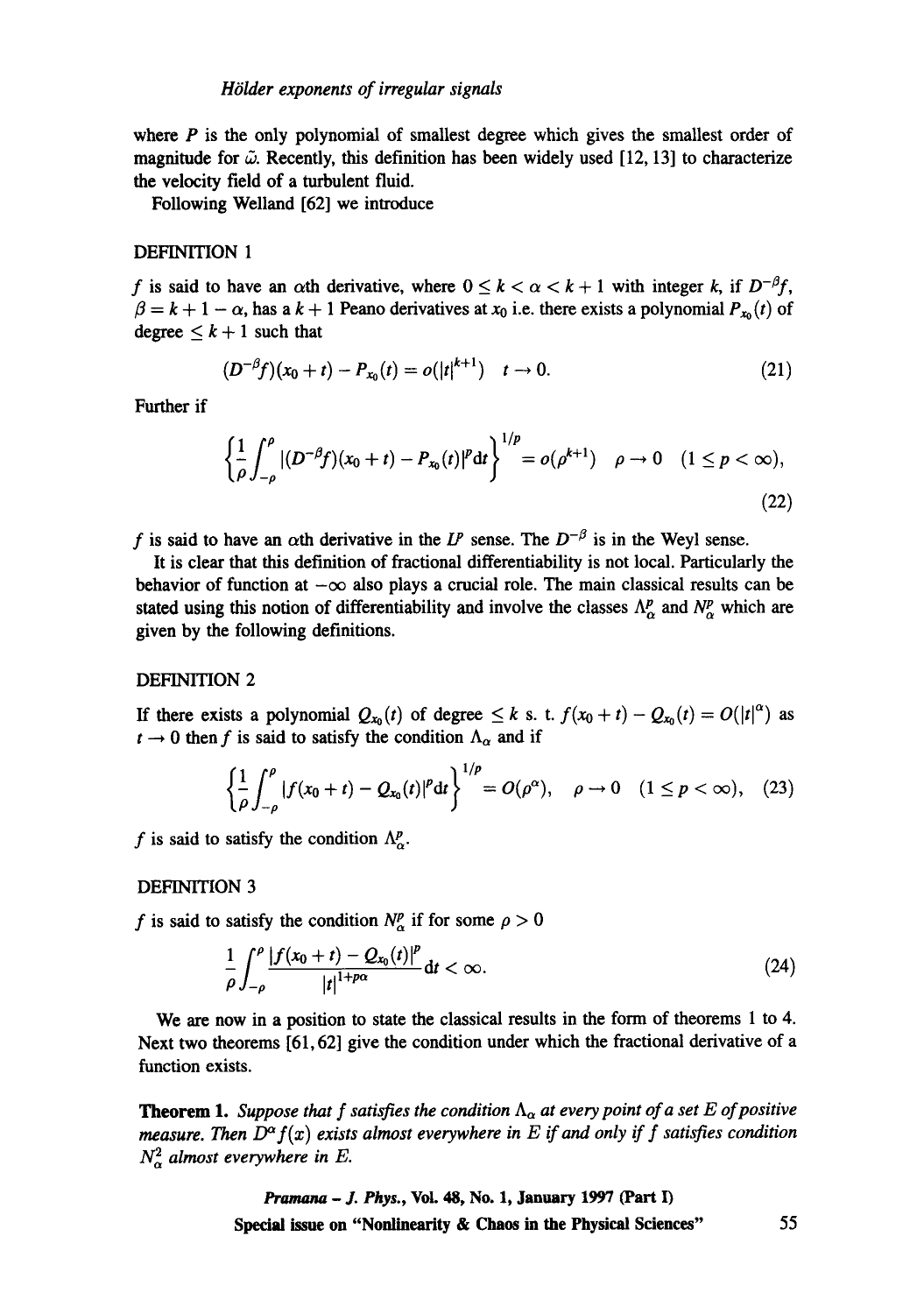**Theorem 2.** The necessary and sufficient condition that f satisfies the condition  $N_{\alpha}$ *almost everywhere in a set E is that f satisfies the condition*  $\Lambda^2$  *and D<sup>* $\alpha$ *</sup> f exists in the*  $L^2$ *sense, almost everywhere in this set.* 

The following results in [59] tell us how the class of a function changes when an operation of fractional differentiation is performed.

**Theorem 3.** Let  $0 \le \alpha < 1$ ,  $\beta > 0$  and suppose that  $f \in \Lambda_{\alpha}$ . Then  $D^{-\beta} f \in \Lambda_{\alpha+\beta}$  if  $\alpha+\beta<1$ .

**Theorem 4.** Let  $0 < \gamma < \alpha < 1$ . Then  $D^{\gamma} f \in \Lambda_{\alpha-\gamma}$  if  $f \in \Lambda_{\alpha}$ .

Though they have their own value, these results are not really adequate to obtain information regarding irregular behaviour of functions and H61der exponents. We observe that the Weyl definition involves highly nonlocal information and hence is somewhat unsuitable for treatment of local scaling behaviour. In the next section we introduce a more appropriate definition.

### 4. Local fractional differentiability

In our previous work [36] we introduced the notion of local fractional derivative and demonstrated its use in the study of local scaling behaviour. We now briefly explain this notion and use it in subsequent sections.

### *4.1 Local fractional derivative and critical order*

Recall the observations made in  $\S 2$ , viz, (1) nonlocal information contained in fractional derivative and (2) the fractional derivative of a constant is not zero. The appropriate new notion of differentiability must bypass the hindrance due to these two properties. These difficulties can be remedied by introducing the following.

### DEFINITION 4

If, for a function  $f : [0, 1] \rightarrow \mathbb{R}$ , the limit

$$
\mathbb{D}^q f(y) = \lim_{x \to y} \frac{\mathrm{d}^q (f(x) - f(y))}{\mathrm{d}(x - y)^q} \tag{25}
$$

exists and is finite, then we say that the local fractional derivative (LFD) of order  $q$  $(0 < q < 1)$ , at  $x = y$ , exists.

In the above definition the lower limit  $y$  is treated as a constant. The subtraction of  $f(y)$  corrects for the fact that the fractional derivative of a constant is not zero. Whereas the limit as  $x \rightarrow y$  is taken to remove the nonlocal content. Advantage of defining local fractional derivative in this manner lies in its local nature and hence allowing the study of pointwise behaviour of functions. This will be seen more clearly in §4.2 after the development of Taylor series.

### DEFINITION 5

We define critical order  $\alpha$ , at y, as

 $\alpha(y) = \text{Sup}\{q \mid \text{all LFDs of order less than } q \text{ exist at } y\}.$ 

## *Pramana - J. Phys.,* **Vol. 48, No. 1, January 1997 (Part I)**

**Special issue on "Nonlinearity & Chaos in the Physical Sciences"**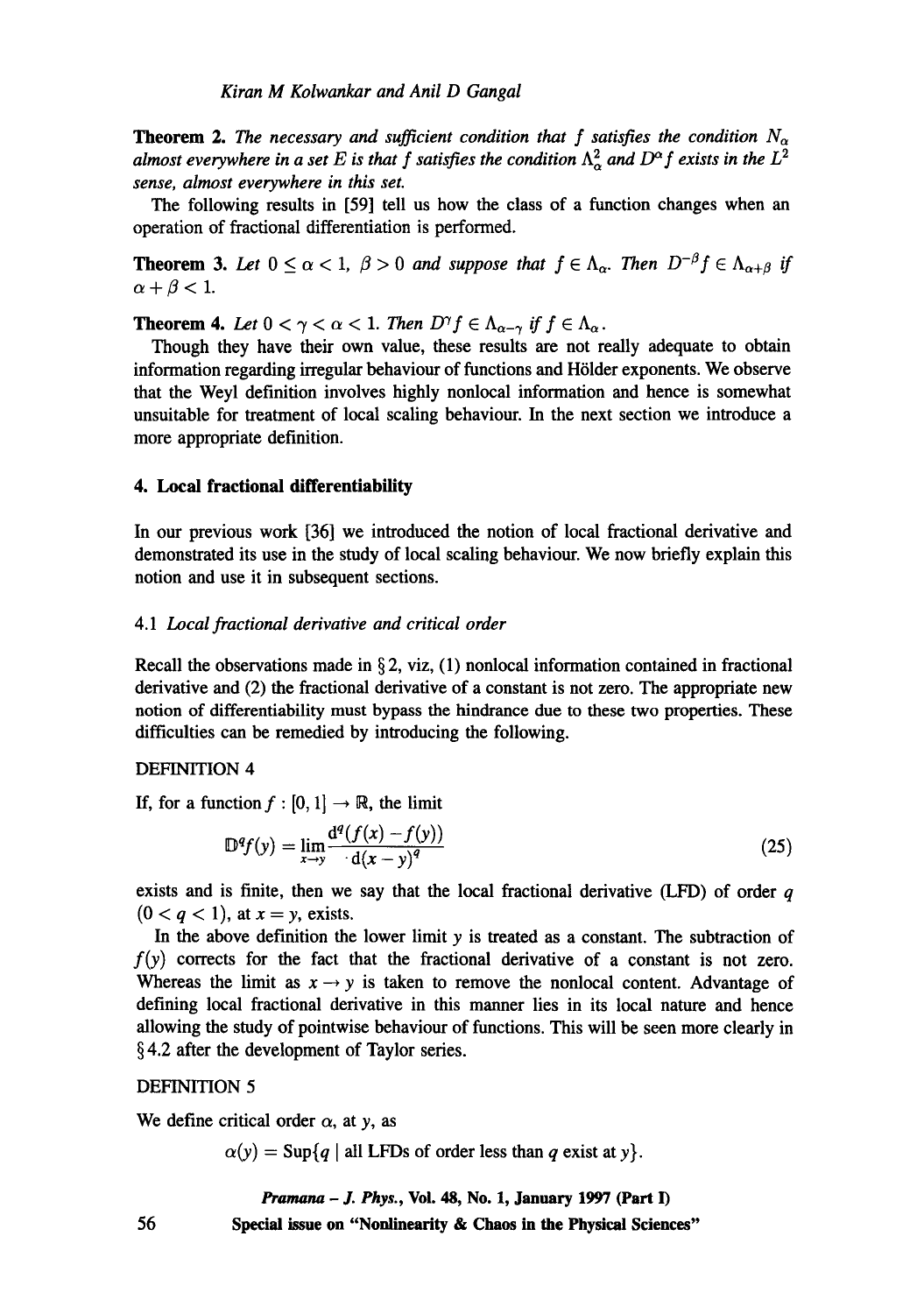Though these definitions are interesting only when the critical order is less than one, for the same reason as that for the first definition  $(\S 3)$  of modulus of continuity we extend them for all values of  $\alpha > 0$ .

### DEFINITION 6

If, for a function  $f : [0, 1] \rightarrow \mathbb{R}$ , the limit

$$
\mathbb{D}^q f(y) = \lim_{x \to y} \frac{d^q(f(x) - \sum_{n=0}^N (f^{(n)}(y) / \Gamma(n+1))(x - y)^n)}{[d(x - y)]^q}
$$
(26)

exists and is finite, where N is the largest integer for which Nth derivative of  $f(x)$  at y exists and is finite, then we say that the local fractional derivative (LFD) of order  $q$  $(N < a < N + 1)$ , at  $x = y$ , exists.

We consider this as the generalization of the local derivative for order greater than one. The definition of the critical order remains the same since, for  $q < 1$ , (25) and (26) agree. This definition extends the applicability of LFD to functions where the first derivative exists but are still irregular due to the nonexistence of some higher order derivative. As an example we note that the critical order of  $f(x) = a + bx + c|x|^\gamma$  at origin, according to definitions 5 and 6 is  $\gamma$ .

*Remark.* 1) It is interesting to note that the same definition of LFD can be used for negative values of the critical order between  $-1$  and 0. For this range of critical orders  $N = -1$  and the sum in (26) is empty. As a result the expression for LFD becomes

$$
\mathbb{D}^q f(y) = \lim_{x \to y} \frac{\mathrm{d}^q f(x)}{[\mathrm{d}(x - y)]^q} \ . \tag{27}
$$

An equivalence between the critical order and the Hölder exponent, for positive values of critical order, will be proved in  $\S 6$ . Here we would like to point out that the negative Hölder exponents do arise in real physical situation of turbulent velocity field (see [63, 64] and references therein).

2) Another way of generalizing the LFD to the values of critical order beyond 1 would have been to write it as

$$
\mathbb{D}^q f(y) = \lim_{x \to y} \frac{d^q (f^{(N)}(x) - f^{(N)}(y))}{[d(x - y)]^q}.
$$
 (28)

But the existence of Nth derivative of  $f$  at  $x$  may not be guaranteed in general. Such a situation may arise in the case of multifractal functions to be treated in § 8.

## 4.2 *LFD and generalized Taylor series*

In order to see the information contained in the LFD we consider fractional Taylor's series with a remainder term for a real function  $f$ . Let

$$
F(y, x - y; q, N) = \frac{d^{q}(f(x) - \sum_{n=1}^{N} (f^{(n)}(y) / \Gamma(n+1))(x - y)^{n})}{[d(x - y)]^{q}}
$$
(29)

## *Pramana - J. Phys.,* **Vol. 48, No. 1, January 1997 (Part I)**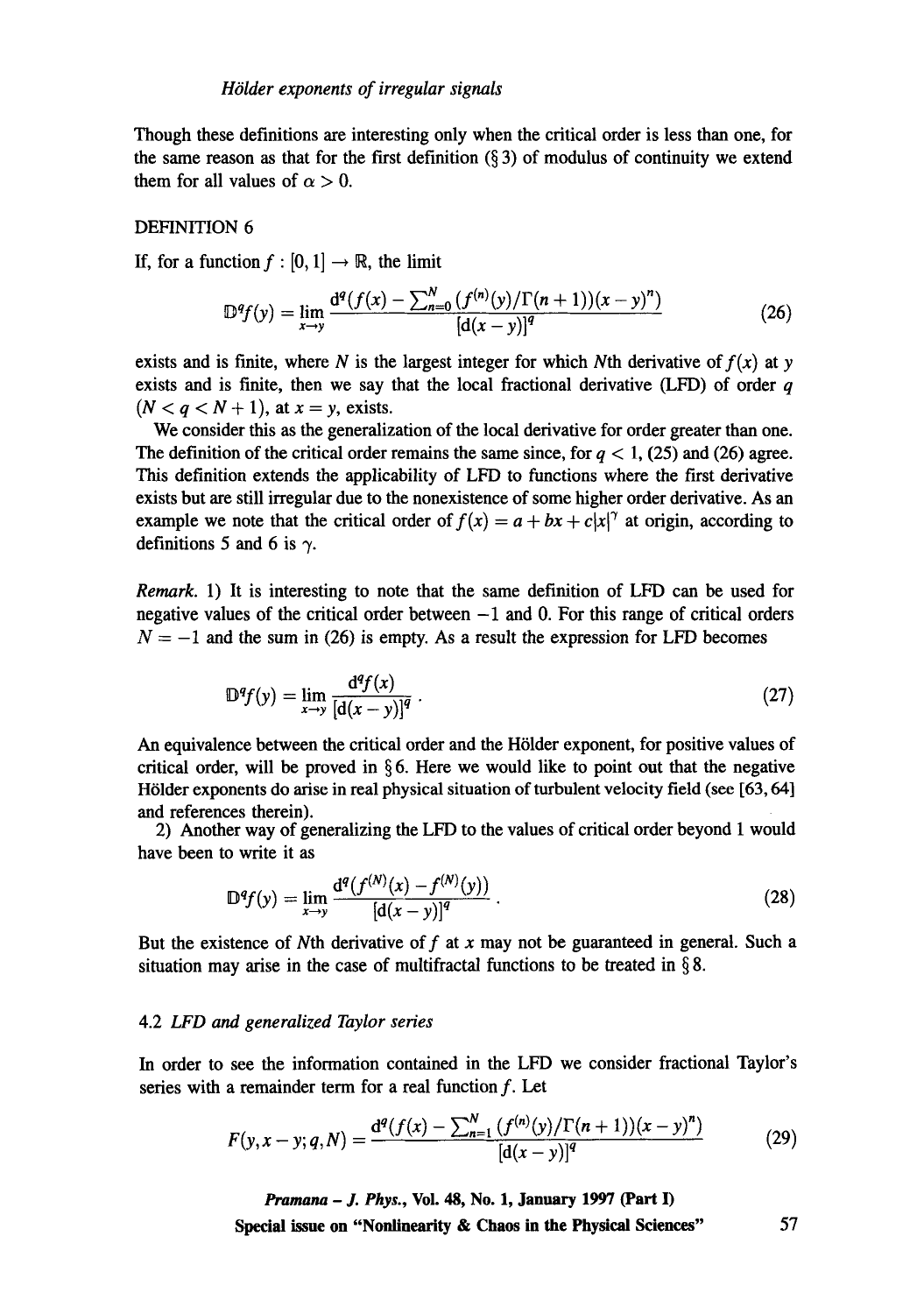and

$$
\widetilde{F}_N(x,y) = f(x) - \sum_{n=0}^N \frac{f^{(n)}(y)}{\Gamma(n+1)} (x-y)^n.
$$
 (30)

It is clear that

$$
\mathbb{D}^q f(y) = F(y, 0; q, N). \tag{31}
$$

Now, for  $N < q < N + 1$ , it can be shown that

$$
\widetilde{F}_N(x,y) = \frac{\mathbb{D}^q f(y)}{\Gamma(q+1)} (x-y)^q \n+ \frac{1}{\Gamma(q+1)} \int_0^{x-y} \frac{\mathrm{d}F(y,t;q,N)}{\mathrm{d}t} (x-y-t)^q \mathrm{d}t,
$$
\n(32)

i.e.

58

$$
f(x) = \sum_{n=1}^{N} \frac{f^{(n)}(y)}{\Gamma(n+1)} (x-y)^n + \frac{\mathbb{D}^q f(y)}{\Gamma(q+1)} (x-y)^q + R_1(x,y), \qquad (33)
$$

where  $R_1(x, y)$  is a remainder given by

$$
R_1(x,y) = \frac{1}{\Gamma(q+1)} \int_0^{x-y} \frac{dF(y,t;q,N)}{dt} (x-y-t)^q dt.
$$
 (34)

We note that the local fractional derivative as defined above (not just fractional derivative), along with the first N derivatives, provides an approximation of  $f(x)$ in the vicinity of y. We further note that the terms on the RHS of eq. (32) are nontrivial and finite only in the case  $q = \alpha$ , the critical order. In ref. [65] a fractional Taylor series was constructed by Osier using usual (not local in the present sense) fractional derivatives. His results are, however, applicable to analytic functions and cannot be used for non-smooth functions directly. Further Osler's formulation involves terms with negative orders also and hence is not suitable for approximating schemes.

When  $0 < q < 1$  we get as a special case

$$
f(x) = f(y) + \frac{\mathbb{D}^q f(y)}{\Gamma(q+1)} (x-y)^q + \text{Remainder}
$$
 (35)

provided the RHS exists. One may note in equation (35) that when  $q$  is set equal to one in the above approximation one gets the equation of the tangent. It may be recalled that all the curves passing through a point y and having same tangent form an equivalence class (which is modelled by a linear behavior). Analogously all the functions (curves) with the same critical order  $\alpha$  and the same  $\mathbb{D}^{\alpha}$  will form an equivalence class modelled by power law  $x^{\alpha}$ . This is how one may generalize the geometric interpretation of derivatives in terms of tangents. This observation is useful when one wants to approximate an irregular function by a piecewise smooth (scaling) function.

## *Pramana - J. Phys.,* **Voi. 48, No. 1, January 1997 (Part I) Special issue on "Nonlinearity & Chaos in the Physical Sciences"**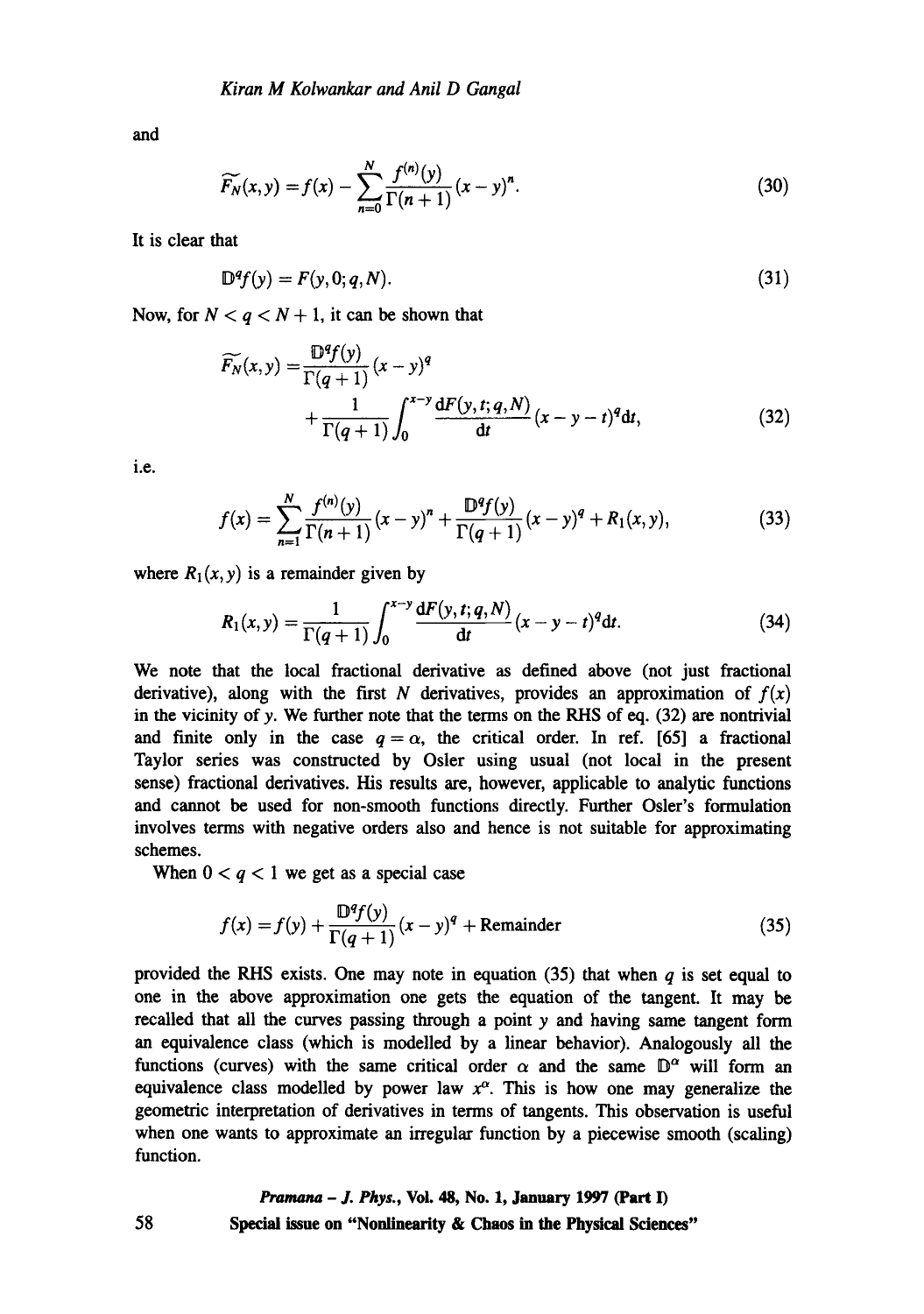### **5. Fractional differentiability of Weierstrass function**

Consider a form of Weierstrass function, viz,

$$
W_{\lambda}(t) = \sum_{k=1}^{\infty} \lambda^{(s-2)k} \sin \lambda^{k} t, \quad \lambda > 1, \quad 1 < s < 2, \quad t \text{ real.}
$$
 (36)

Note that  $W_{\lambda}(0) = 0$ . The box dimension of the graph of this function is s. The Hausdorff dimension of its graph is still unknown. The best known bounds are given by Mauldin and Williams [66] where they have shown that there is a constant  $c$  such that

$$
s-\frac{c}{\log \lambda}\leq \dim_H \text{ graph }f\leq s.
$$

Recently it was shown [67] that if a random phase is added to each sine term in (36) then the Hausdorff dimension of the graph of the resulting function is s. These kind of functions have been studied in detail in [4, 68-70].

We note that there are dynamical systems with graphs of such functions as invariant sets. For example, let  $g : \mathbb{R} \to \mathbb{R}$  be differentiable, and let  $h : \mathbb{R}^2 \to \mathbb{R}^2$  be given by

$$
h(x,t) = (\lambda t, \lambda^{2-s}(x-g)t). \tag{37}
$$

Then the graph of f can easily be seen to be a repeller of for  $h$ , where f is the function given by

$$
f(t) = \sum_{k=1}^{\infty} \lambda^{(s-2)k} g(\lambda^k t).
$$
 (38)

In the following two subsections we prove lower and upper bound on critical order of the Weierstrass function.

#### *5.1 Lower bound on critical order*

To check the fractional differentiability at any point, say  $\tau$ , we use  $t' = t - \tau$  and  $\widetilde{W}_{\lambda}(t',\tau) = W_{\lambda}(t' + \tau) - W_{\lambda}(\tau)$  so that  $\widetilde{W}_{\lambda}(0,\tau) = 0$ . We have

$$
\widetilde{W}_{\lambda}(t',\tau) = \sum_{k=1}^{\infty} \lambda^{(s-2)k} \sin \lambda^{k}(t'+\tau) - \sum_{k=1}^{\infty} \lambda^{(s-2)k} \sin \lambda^{k}\tau
$$

$$
= \sum_{k=1}^{\infty} \lambda^{(s-2)k} (\cos \lambda^{k}\tau \sin \lambda^{k}t' + \sin \lambda^{k}\tau(\cos \lambda^{k}t'-1)). \tag{39}
$$

Now we take fractional derivative of this with respect to  $t'$ .

$$
\frac{d^q \widetilde{W}_{\lambda}(t',\tau)}{dt'^q} = \sum_{k=1}^{\infty} \lambda^{(s-2+q)k} \left( \cos \lambda^k \tau \frac{d^q \sin \lambda^k t'}{d(\lambda^k t')^q} + \sin \lambda^k \tau \frac{d^q (\cos \lambda^k t' - 1)}{d(\lambda^k t')^q} \right). \tag{40}
$$

*Pramana - J. Phys.,* **Vol. 48, No. 1, January 1997 (Part I) Special issue on "Nonlinearity & Chaos in the Physical Sciences"** 59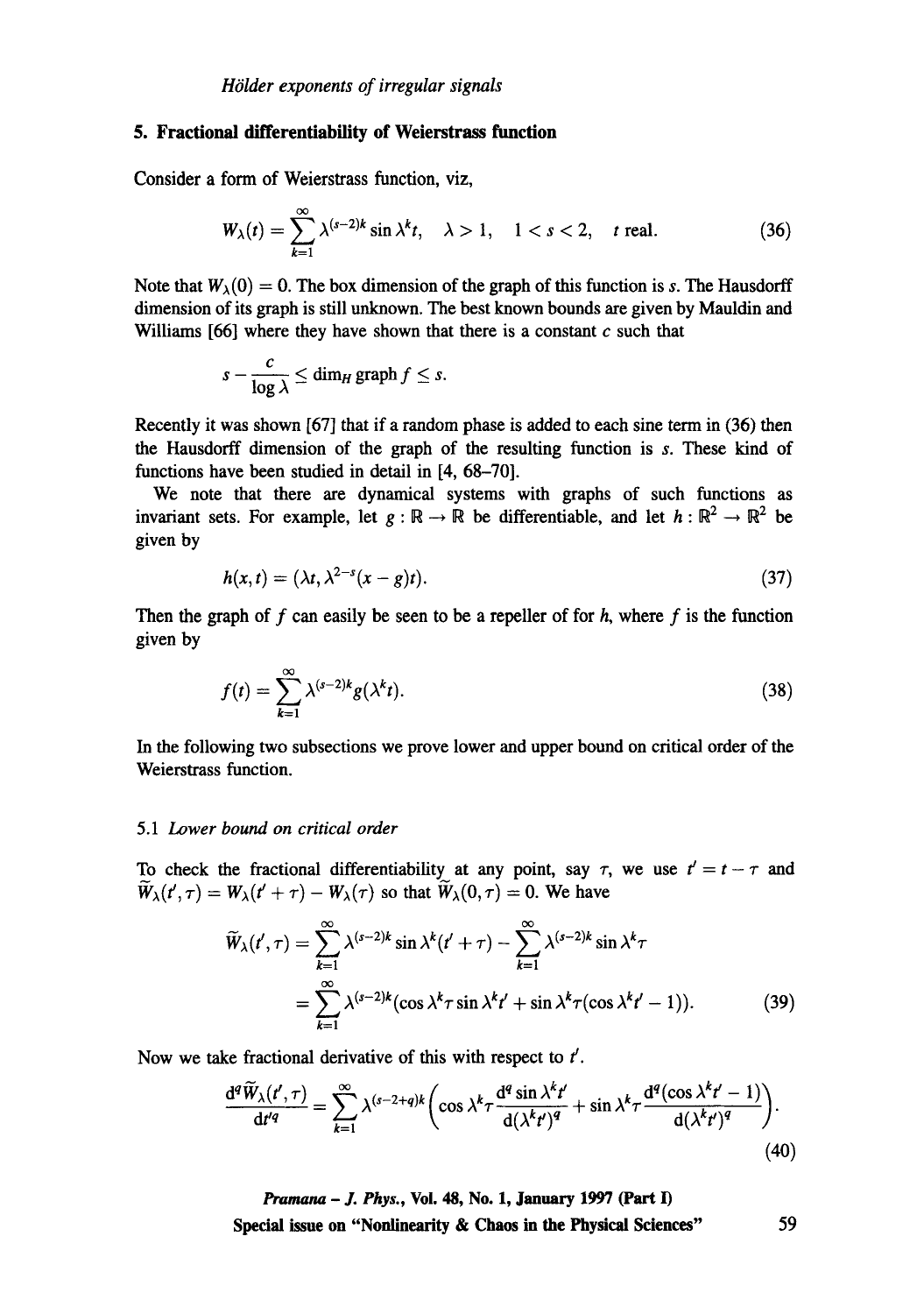From equations (6), (7) and second mean value theorem it follows that the fractional derivatives inside the above sum is bounded uniformly for all values of  $\lambda^k t$ . This implies that the series on the right hand side will converge uniformly for  $q < 2 - s$ , justifying our action of taking the fractional derivative operator inside the sum.

Also as  $t' \rightarrow 0$  for any k the fractional derivatives in the summation of equation (40) goes to zero. Therefore it is easy to see from this that

$$
\mathbb{D}^q W_\lambda(\tau) = \lim_{t' \to 0} \frac{\mathrm{d}^q \widetilde{W}_\lambda(t', \tau)}{\mathrm{d}t'^q} = 0 \quad \text{for} \quad q < 2 - s. \tag{41}
$$

This shows that qth local derivative of the Weierstrass function exists and is continuous, at any point, for  $q < 2 - s$ .

### 5.2 *Upper bound on critical order*

For  $q > 2 - s$ , right hand side of the equation (40) seems to diverge. We now prove that the LFD of order  $q > 2 - s$  in fact does not exist. To do this we write the Weierstrass function as follows.

$$
W_{\lambda}(t) = \sum_{k=1}^{N} \lambda^{(s-2)k} \sin \lambda^{k} t + \lambda^{(s-2)N} W_{\lambda}(\lambda^{N} t).
$$
 (42)

We now write

$$
\frac{d^q(W_{\lambda}(t) - W_{\lambda}(t'))}{d(t-t')^q} = \sum_{k=1}^N \lambda^{(s-2+q)k} \frac{d^q(\sin(\lambda^k t) - \sin(\lambda^k t'))}{d(\lambda^k t)^q} + \lambda^{(s-2+q)N} \frac{d^q(W_{\lambda}(\lambda^N t) - W_{\lambda}(\lambda^N t'))}{d(\lambda^N (t-t'))^q}.
$$
\n(43)

We choose N such that  $\lambda^{-(N+1)} < |t - t'| \leq \lambda^{-N}$ . Now since  $|\sin(\lambda^k t) - \sin(\lambda^k t')| \leq$  $\lambda^k |t-t'|$ 

$$
\frac{\mathrm{d}^q|\sin(\lambda^k t)-\sin(\lambda^k t')|}{\mathrm{d}[\lambda^k(t-t')]^q} \le C\lambda^{k(1-q)}|t-t'|^{1-q}.\tag{44}
$$

This implies that the absolute value of the first term in equation (43) is bounded from above by  $C\lambda^{(s-2+q)N}$ . Now since the first derivative of the Weierstrass function does not exist at any point there exists a sequence of points  $t_n$  approaching  $t'$  such that  $|W_\lambda(\lambda^N t_n) - W_\lambda(\lambda^N t')| \ge c \lambda^N |t_n - t'|$ . Therefore there exists a sequence  $t_n$  such that

$$
\frac{\mathrm{d}^q |W(\lambda^N t_n) - W(\lambda^N t')|}{\mathrm{d}[\lambda^N (t_n - t')]^q} \ge c \lambda^{N(1-q)} |t_n - t'|^{1-q}
$$
\n(45)

and this is valid for every  $c$  for large enough  $n$ . This implies that

$$
\lambda^{(s-2+q)N} \frac{\mathrm{d}^q |W_\lambda(\lambda^N t_n) - W_\lambda(\lambda^N t')|}{\mathrm{d}(\lambda^N (t_n - t'))^q} \ge c \lambda^{(s-2+q)N} \tag{46}
$$

### *Pramana - J. Phys.,* **Vol. 48, No. 1, January 1997 (Part I)**

**Special issue on "Nonlinearity & Chaos in the Physical Sciences"**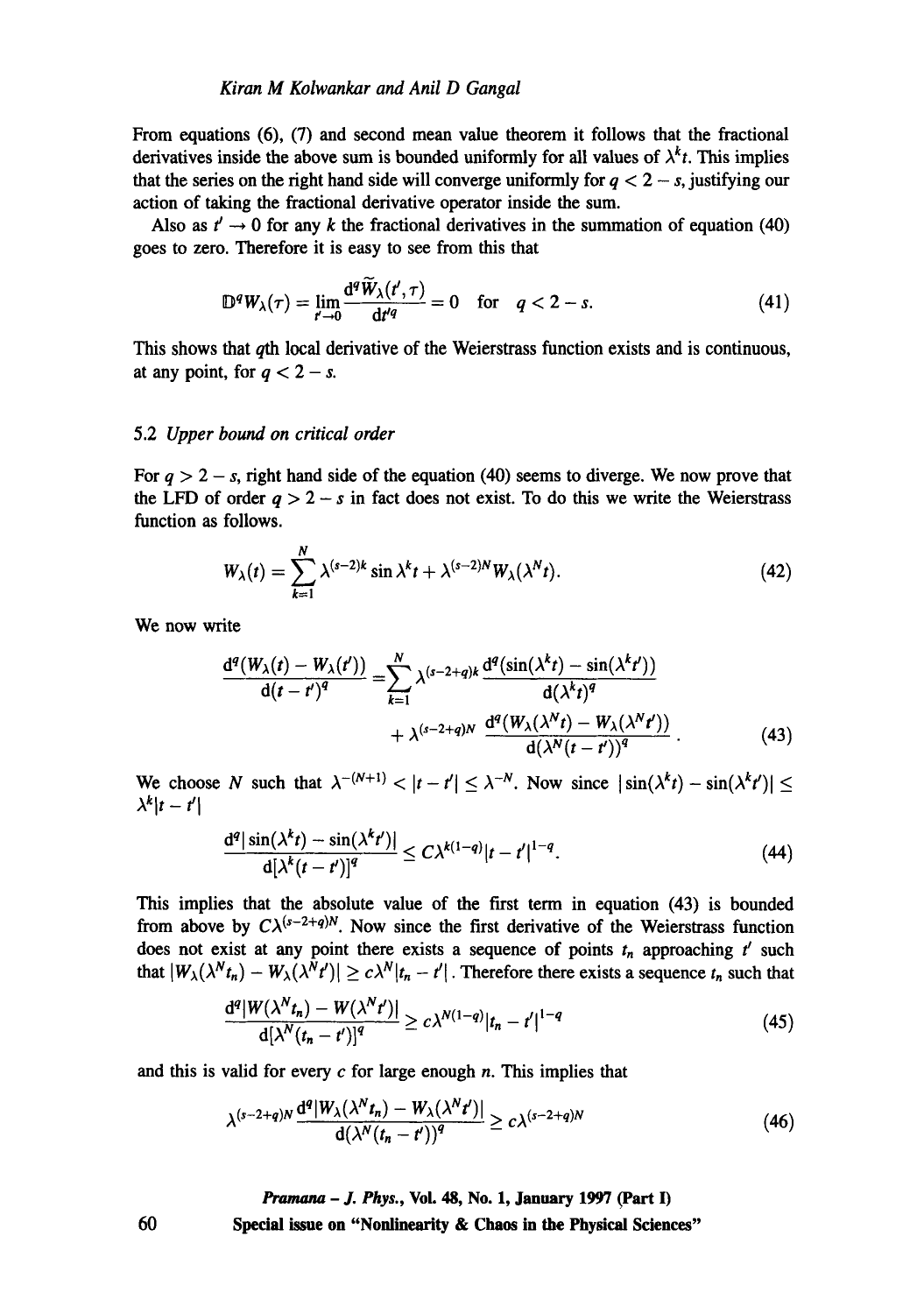*HOlder exponents of irregular signals* 

$$
\left| \frac{d^q(W_{\lambda}(t_n) - W_{\lambda}(t'))}{d(t_n - t')^q} - \lambda^{(s-2+q)N} \frac{d^q(W_{\lambda}(\lambda^N t_n) - W_{\lambda}(\lambda^N t'))}{d(\lambda^N (t_n - t'))^q} \right|
$$
  

$$
\leq \sum_{k=1}^N \lambda^{(s-2+q)k} \frac{d^q|\sin(\lambda^k t_n) - \sin(\lambda^k t')|}{d(\lambda^k (t_n - t'))^q}.
$$
 (47)

Therefore we get

$$
\left|\frac{d^q(W_\lambda(t_n)-W_\lambda(t'))}{d(t_n-t')^q}-C\lambda^{(s-2+q)N}\right|\leq C\lambda^{(s-2+q)k}.\tag{48}
$$

This implies that

$$
\left| \frac{d^q(W_\lambda(t_n) - W_\lambda(t'))}{d(t_n - t')^q} \right| \ge C' \lambda^{(s-2+q)k} \tag{49}
$$

for  $C' > 0$ . From this it is clear that the LFD of order greater than  $2 - s$  does not exist. This concludes the proof.

Summarizing, therefore, the critical order of the Weierstrass function is  $2 - s$  at all points. It may be noticed that this proof is valid for any  $\lambda > 1$ . This generalizes a similar result of [4, 36] which is valid only for sufficiently large  $\lambda$ . Thus there is a direct connection between dimension and the differentiability properties for  $W_{\lambda}(t)$ . As seen below, this observation is not restricted to  $W_{\lambda}(t)$  but is quite general.

## 5.3. Lévy index of a Lévy flights and critical order

Schlesinger *et al* [71] have considered a Lévy flight on a one dimensional periodic lattice where a particle jumps from one lattice site to other with the probability given by

$$
P(x) = \frac{\omega - 1}{2\omega} \sum_{j=0}^{\infty} \omega^{-j} [\delta(x, +b^j) + \delta(x, -b^j)],\tag{50}
$$

where x is magnitude of the jump, b is a lattice spacing and  $b > \omega > 1$ .  $\delta(x, y)$  is a Kronecker delta. The characteristic function for  $P(x)$  is given by

$$
\tilde{P}(k) = \frac{\omega - 1}{2\omega} \sum_{j=0}^{\infty} \omega^{-j} \cos(b^j k)
$$
\n(51)

which is nothing but the Weierstrass function. For this distribution the Lévy index is  $\log \omega / \log b$ , which can be identified as critical order of  $\tilde{P}(k)$ .

More generally for the Lévy distribution with index  $\mu$  the characteristic function is given by

$$
\tilde{P}(k) = A \exp c|k|^{\mu}.\tag{52}
$$

Critical order of this function at  $k = 0$  also turns out to be same as  $\mu$ . Thus the Lévy index can be identified as the critical order of the characteristic function at  $k = 0$ .

*Pramana - J. Phys.,* **Vol. 48, No. I, January 1997 (Part I) Special issue on "Nonlinearity & Chaos in the Physical Sciences" 61**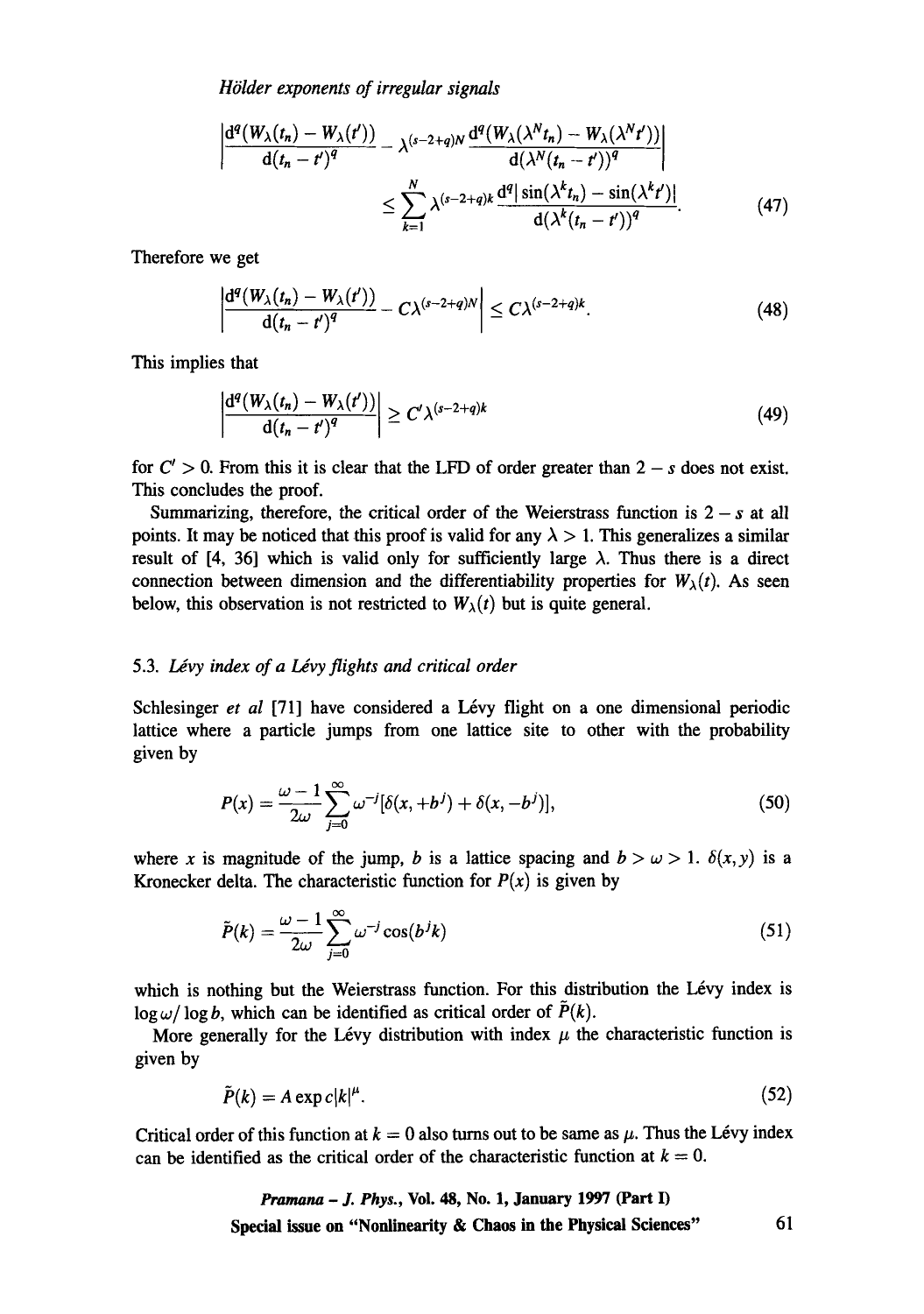### **6. Equivalence between critical order and the Hölder exponent**

We recall the definition of Hölder exponent  $h(y)$  of a function f at y [12, 13] as h such that there exists a polynomial  $P_n(x)$  of order n, where n is the largest integer smaller than h, that satisfies

$$
|f(x) - P_n(x - y)| = O(|x - y|^h),\tag{53}
$$

for x in the neighbourhood of y. When h is restricted between 0 and 1 the equation (53) takes the form

$$
|f(x) - f(y)| = O(|x - y|^h). \tag{54}
$$

The Hölder exponent characterizes the behaviour of the function around a given point. One can study the function at every point and find its pointwise HOlder exponents. According to equation (53) an analytic function has  $h = \infty$  at every point.

As can be seen clearly that the definition of the Hölder exponent is not algorithmic and hence methods need to be developed for its determination. In [36] the following result was proved in a slightly different form, which establishes an equivalence between the Hölder exponent and the critical order.

**Theorem 5.** The continuous function  $f(x)$  has Hölder exponent  $\alpha$ ,  $0 < \alpha < 1$ , at y iff  $D^q f(y) = 0$  for all  $q < \alpha$  and  $D^q f(y)$  does not exist for  $1 > q > \alpha$ .

This result can be understood from the simple example of fractional derivative of a power  $x^p$ , given in (5). In this equation if  $0 < p < 1$  and  $0 < q < 1$  then the RHS exists. But if we take a limit  $x \rightarrow 0$  then we get

$$
\lim_{x \to 0} \frac{d^q x^p}{dx^q} = \begin{cases} 0, & \text{if } q < p \\ \text{constant}, & \text{if } p = q \\ \infty, & \text{otherwise,} \end{cases} \tag{55}
$$

The LHS in the above equation is nothing but the LFD of  $x^p$ . This shows that the critical order gives the exponent  $p$ . This is expected to happen for any function and at any point with a local power law behaviour.

The following corollary follows from the theorem 5 and a well known result giving relation between Hölder exponent and box dimension of a graph of a fractal function [4].

## COROLLARY 1

*If the critical order of a function*  $f(x)$  *at every point x is*  $\alpha$  *then dim<sub>B</sub>*  $f = 2 - \alpha$  *where*  $\dim_B f$  is a box dimension of the graph of the function f.

With a slight modification in the proof of theorem 5 a general result giving equivalence between the Hölder exponent and the critical order using the general definition of LFD follows. The functions  $F$  and  $\overline{F}$  are defined in equations (29) and (30) respectively.

**Theorem 6.** Let  $f : [0,1] \to \mathbb{R}$  be a continuous function.

(a) If 
$$
\mathbb{D}^q f(y) = 0
$$
 where  $N < q < N + 1$ , for some y, then  $h(y) \geq q$ .

*~amana - J. Phys.,* Vol. 48, No. I, January 1997 (Part I)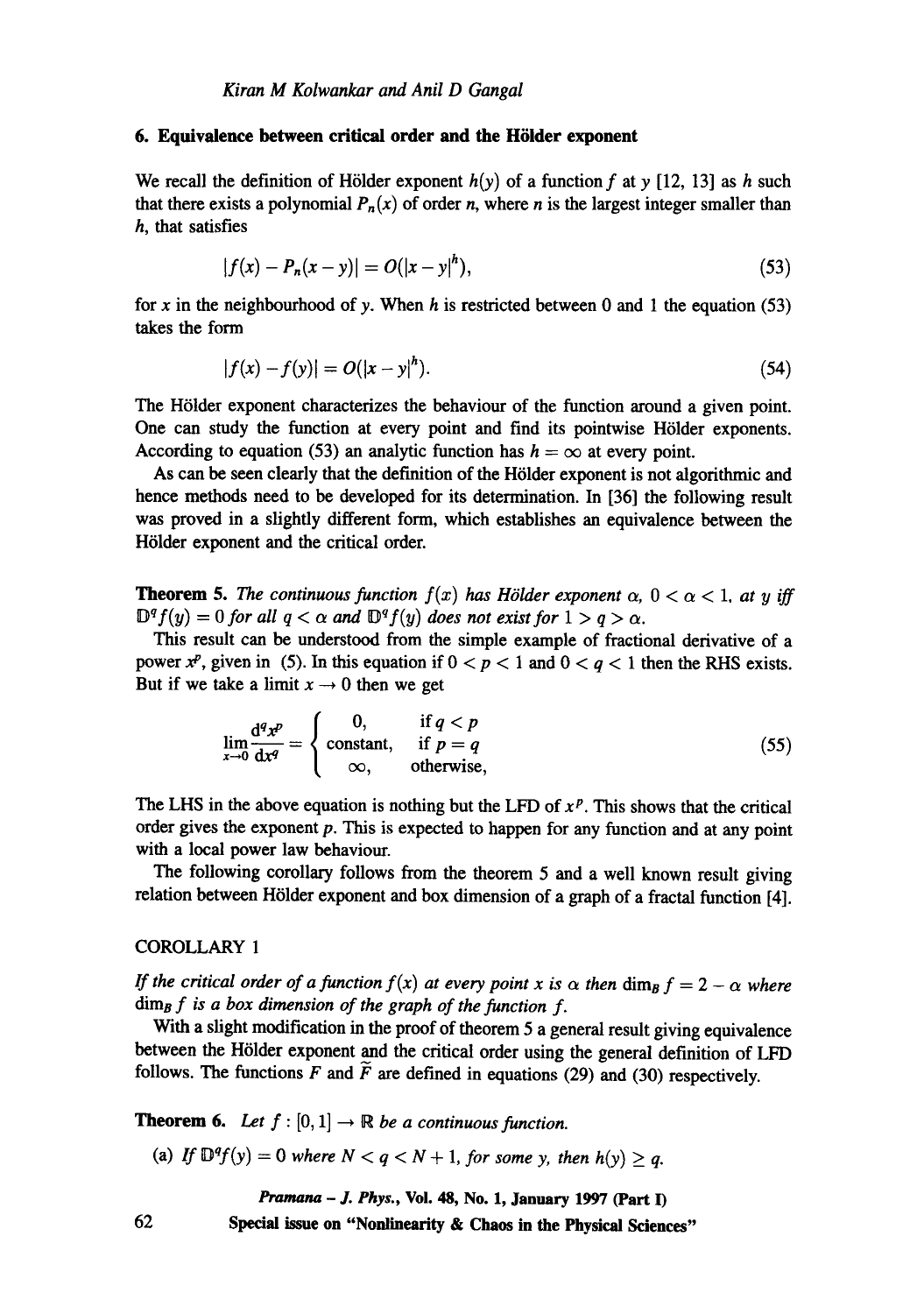(b) If there exists a sequence  $x_n \rightarrow y$  as  $n \rightarrow \infty$  such that  $\lim_{n \to \infty} F(y, x_n - y; q, N) = \pm \infty,$  $\pi{\rightarrow}\infty$ 

*for some y, then*  $h(y) \leq q$ .

Similarly a following converse of the above theorem can also be proved.

**Theorem 7.** Let  $f : [0,1] \rightarrow \mathbb{R}$  be a continuous function.

(a) *Suppose* 

$$
|\widetilde{F}_N(x,y)|\leq c|x-y|^{\alpha},
$$

where  $c > 0$ ,  $N < \alpha < N + 1$  and  $|x - y| < \delta$  for some  $\delta > 0$ . Then  $\mathbb{D}^q f(y) = 0$  for any  $q < \alpha$  for  $y \in (0, 1)$ .

(b) Suppose that for  $y \in (0, 1)$  and for each  $\delta > 0$  there exists x such that  $|x - y| \leq \delta$ *and* 

$$
|\widetilde{F}_N(x,y)|\geq c\delta^{\alpha},
$$

*where c* > 0,  $\delta \leq \delta_0$  for some  $\delta_0 > 0$  and  $0 < \alpha < 1$ . Then there exists a sequence  $x_n \to y$ as  $n \to \infty$  such that

$$
\lim_{n\to\infty}F(y,x_n-y;q,N)=\pm\infty\quad\text{for}\quad q>\alpha.
$$

These two theorems give an equivalence between Hölder exponent and the critical order of fractional differentiability. Their proofs are similar to that of theorem 5.

#### **7. Isolated masked singularities**

The purpose of this section is to demonstrate the use of LFD to detect masked singularities. We will consider only isolated singularities. We choose the simplest example  $f(x) = \sum_{n=0}^{N} a_n x^n + ax^{\alpha}$ ,  $N < \alpha < N+1$ ,  $x > 0$ . Critical order at  $x = 0$ gives the order of singularity at that point whereas the value of the LFD  $\mathbb{D}^{q=\alpha}f(0)$ , viz  $a\Gamma(\alpha + 1)$ , gives strength of the singularity.

Using LFD we can detect a weaker singularity masked by a stronger singularity. As demonstrated below, we can estimate and subtract the contribution due to stronger singularity from the function and find out the critical order of the remaining function. Consider, for example, the function

$$
f(x) = \sum_{n=0}^{N} a_n x^n + ax^{\alpha} + \sum_{n=N+1}^{M} a_n x^n + bx^{\beta},
$$
 (56)

where  $N < \alpha < N + 1 < M < \beta < M + 1$  and  $x > 0$ . LFD of this function at  $x = 0$  of the order  $\alpha$  is  $\mathbb{D}^{\alpha}f(0)=a\Gamma(\alpha+1)$ . Using this estimate of stronger singularity we now write

$$
G(x; \alpha) = f(x) - \sum_{n=0}^{N} \frac{f^{(n)}(0)}{\Gamma(n+1)} x^{n} - \frac{\mathbb{D}^{\alpha} f(0)}{\Gamma(\alpha+1)} x^{\alpha}.
$$

*Pramana - J. Phys.,* **Vol. 48, No. 1, January 1997 (Part I)**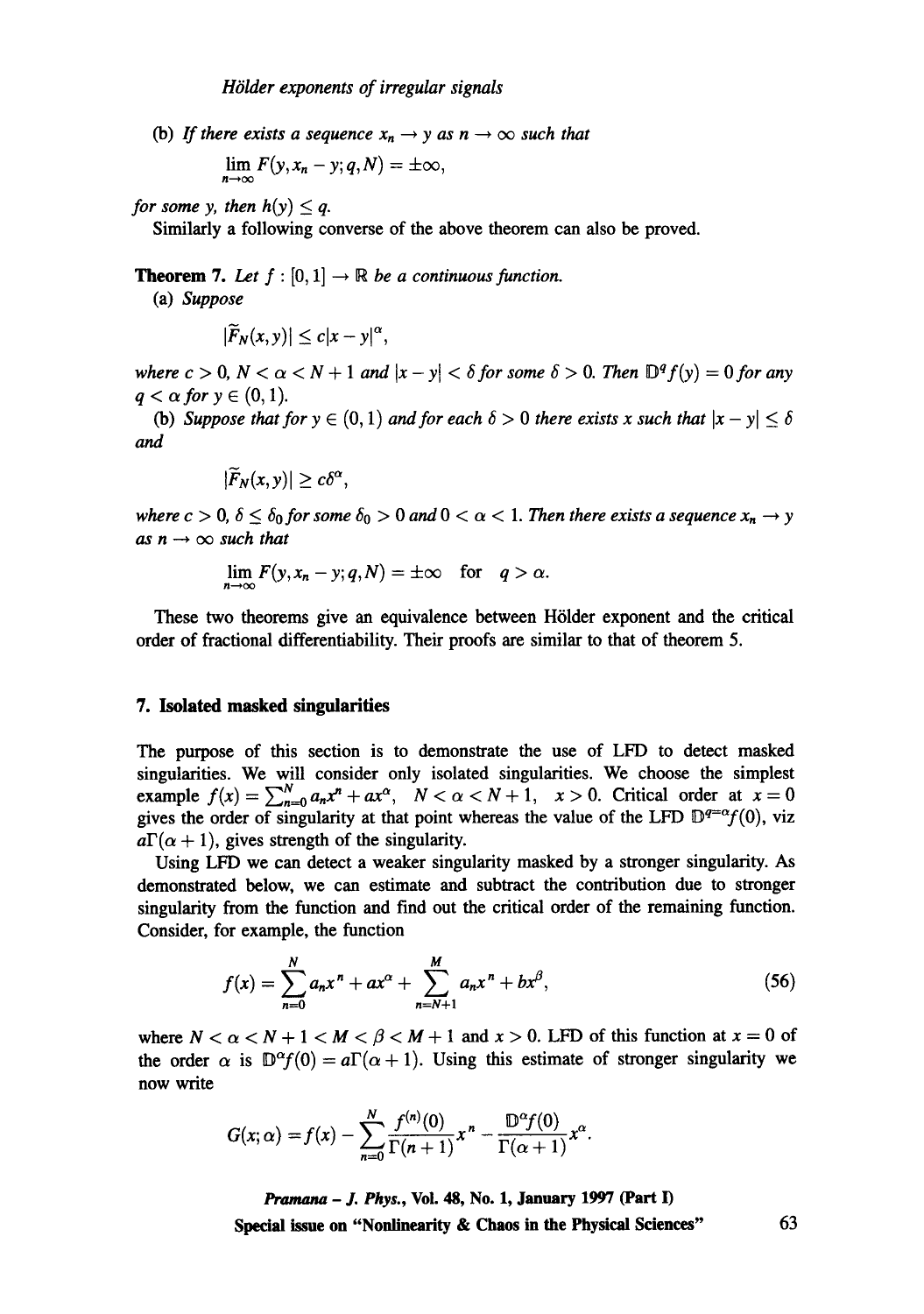The critical order of this function, at  $x = 0$ , is  $\beta$  which is a masked singularity. Notice that the estimation of the weaker singularity was possible in the above calculation just because the LFD gave the coefficient of  $x^{\alpha}/\Gamma(\alpha + 1)$ . This suggests that using LFD, one should be able to extract secondary singularity spectrum masked by the primary singularity spectrum of strong singularities. Hence one can gain more insight into the processes giving rise to irregular behavior.

Comparison of two methods of studying pointwise behavior of functions, one using wavelets and the other using LFD, shows that characterisation of Hölder classes of functions using LFD is direct and involves fewer assumptions. Characterisation of H61der class of functions with oscillating singularity, e.g.  $f(x) = x^{\alpha} \sin(1/x^{\beta})$  ( $x > 0, 0 < \alpha < 1$ ) and  $\beta$  > 0), using wavelets needs two exponents [27]. Using LFD, owing to theorems 1 and 2 critical order directly gives the Hölder exponent for such a function.

It has been shown in the context of wavelet transforms that one can detect singularities masked by regular polynomial behavior [12] by choosing an appropriate analysing wavelet. (Wavelets with first  $n$ , for some suitable  $n$ , moments vanishing are considered appropriate). If one has to extend the wavelet method to unmask weaker singularities, one would then require analysing wavelets with fractional moments vanishing. Notice that one may require this condition along with the condition on first n moments. Further the class of functions to be analysed is in general restricted in these analyses. These restrictions essentially arise from the asymptotic properties of the wavelets used. On the other hand, these restrictions are not relevant while using LFD.

### **8. Multifractal function**

We saw in  $\S$ 5 that the Weierstrass function is a fractal function, i.e., it has the same Hölder exponent at every point. But there are multifractal functions which have different Hölder exponents at different points. These functions can be used to model various intermitent signals arising in physical applications. Since the critical order gives the local and pointwise behavior of the function, conclusions of the theorems 5, 6 and 7 will carry over even to the case of multifractal functions where we have different Hölder exponents at different points. Selfsimilar multifractal functions have been constructed by Jaffard [13]. We give one specific example of such a function. This function is a solution  $F$  of the functional equation

$$
F(x) = \sum_{i=1}^{d} \lambda_i F(S_i^{-1}(x)) + g(x), \quad x \text{ real}, \tag{57}
$$

where  $S_i$ 's are the affine transformations of the kind  $S_i(x) = \mu_i x + b_i$  (with  $|\mu_i| < 1$  and  $b_i$ 's real) and  $\lambda_i$ 's are some real numbers and g is any sufficiently smooth function (it is assumed that g and its derivatives have fast decay). For the sake of illustration we choose  $\mu_1=\mu_2=1/3, b_1=0, b_2=2/3, \lambda_1=3^{-\alpha}, \lambda_2=3^{-\beta}$  (0 <  $\alpha < \beta < 1$ ) and

$$
g(x) = \sin(2\pi x) \quad \text{if} \quad x \in [0, 1]
$$

$$
= 0 \quad \text{otherwise.}
$$

*Pramana - .L Phys.,* **Vol. 48, No. 1, January 1997 (Part I)** 

**Special issue on "Nonlinearity & Chaos in the Physical Sciences"**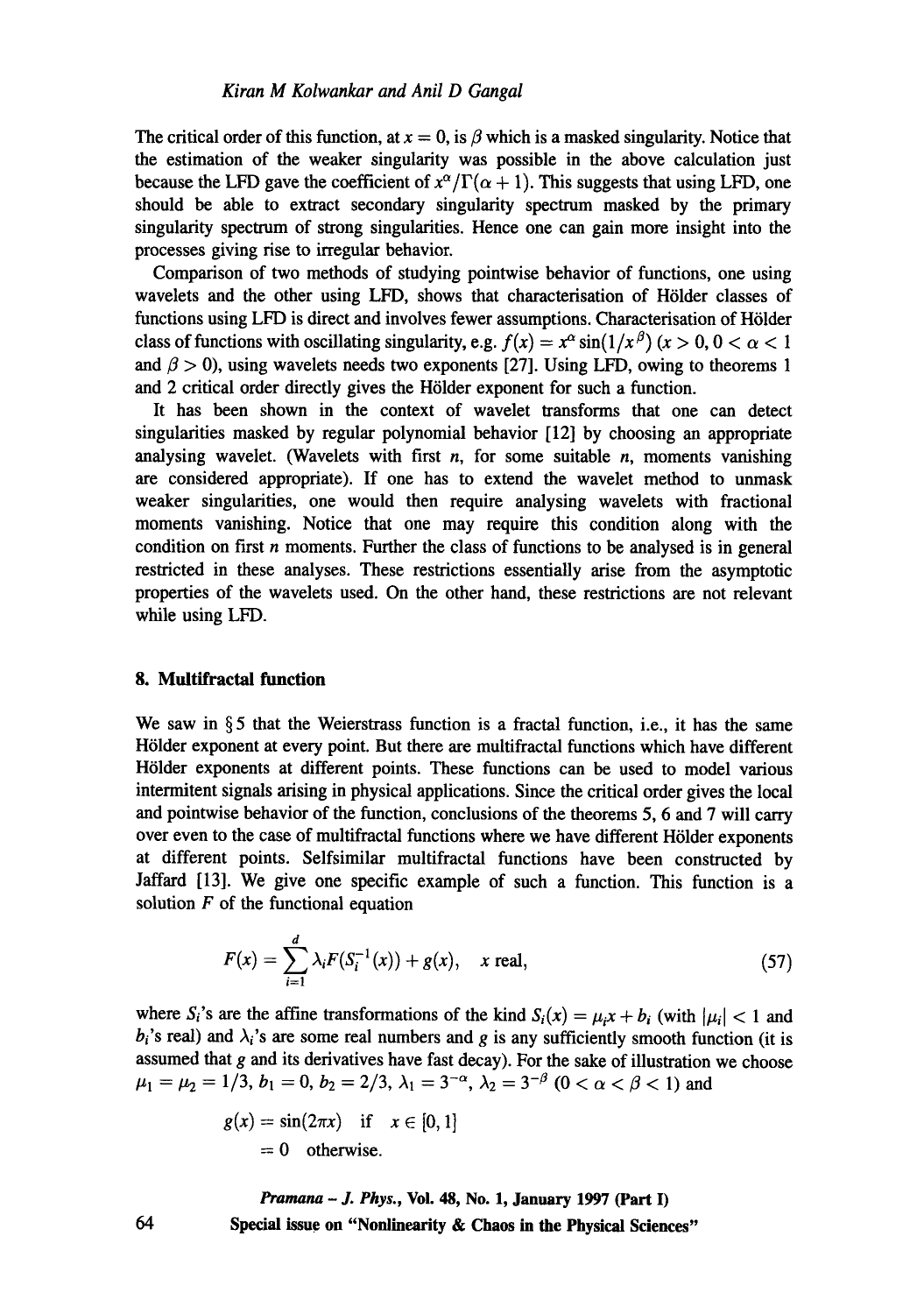Such functions are studied in detail in [13] using wavelet transforms where it was shown that the above functional equation (with the parameters we have chosen) has a unique solution  $F$ . Further at any point  $F$  either has Hölder exponents ranging from  $\alpha$  to  $\beta$  or is smooth. A sequence of points  $S_{i_1}(0), S_{i_2}S_{i_1}(0), \ldots, S_{i_n} \ldots S_{i_1}(0), \ldots$ where  $i_k$  takes values 1 or 2, tends to a point in  $[0, 1]$  (in fact to a point of a triadic Cantor set) and for the values of  $\mu$ <sub>i</sub> we have chosen this correspondence between sequences and limits is one to one. The solution of the above functional equation is given by [13]

$$
F(x) = \sum_{n=0}^{\infty} \sum_{i_1,\dots,i_n=1}^{2} \lambda_{i_1} \cdots \lambda_{i_n} g(S_{i_n}^{-1} \cdots S_{i_1}^{-1}(x)).
$$
 (58)

Note that with the above choice of parameters the inner sum in (58) reduces to a single term. Jaffard  $[13]$  has shown that the local Hölder exponent at y is

$$
h(y) = \liminf_{n \to \infty} \frac{\log(\lambda_{i_1(y)} \cdots \lambda_{i_n(y)})}{\log(\mu_{i_1(y)} \cdots \mu_{i_n(y)})},
$$
\n(59)

where  $\{i_1(y),\ldots,i_n(y)\}\$  is a sequence of integers appearing in the sum in equation (58) at a point y. It is clear that  $h_{\min} = \alpha$  and  $h_{\max} = \beta$ . The function F at the points of a triadic cantor set have  $h(x) \in [\alpha, \beta]$  and at other points it is smooth ( where F is as smooth as g). Benzi *et al* [72] have constructed multifractal functions which are random in nature unlike the above nonrandom functions. For still another approach also see [73].

Several well-known 'pathological' functions have been reanalyzed in [29-32] and found to have multifractal nature. Here we consider one example of classical multifractal function

$$
R(x) = \sum_{n=1}^{\infty} \frac{1}{n^2} \sin(\pi n^2 x).
$$
 (60)

This function was proposed by Riemann. It turns out that the regularity of this function varies strongly from point to point. Hardy and Littlewood  $[74]$  proved that  $R(x)$  is not differentiable at  $x_0$  if  $x_0$  is irrational or if  $x_0$  can not be written as  $2p + 1/2q + 1$  $(p, q \in N)$ . In fact they showed that the Hölder exponent at these points  $\leq 3/4$ . Gerver [75] proved the differentiability of  $R(x)$  at points of the form  $2p + 1/2q + 1$  $(p, q \in N)$ . At these points the Hölder exponent is 3/2. This function has also been studied in [76, 77]. Jaffard [29] has recently shown that the dimension spectrum of the Riemann function is given as below.

$$
d(\alpha) = \begin{cases} 4\alpha - 2 & \text{if } \alpha \in \left[\frac{1}{2}, \frac{3}{4}\right] \\ 0 & \text{if } \alpha = \frac{3}{2} \\ -\infty & \text{otherwise} \end{cases}
$$
(61)

where  $d(\alpha)$  gives the Hausdorff dimension of the set when the Hölder exponent is  $\alpha$ .

LFD forms one method of studying pointwise behaviour of such mulfifractal functions alongwith other methods and may considerably reduce the analysis involved. This fact was demonstrated in [36] on a specific example of self-similar multifractal function given by equation (58).

*Pramana - J. Phys.,* **Vol. 48, No. 1, January 1997 (Part I) Special issue on "Nonlinearity & Chaos in the Physical Sciences"** 65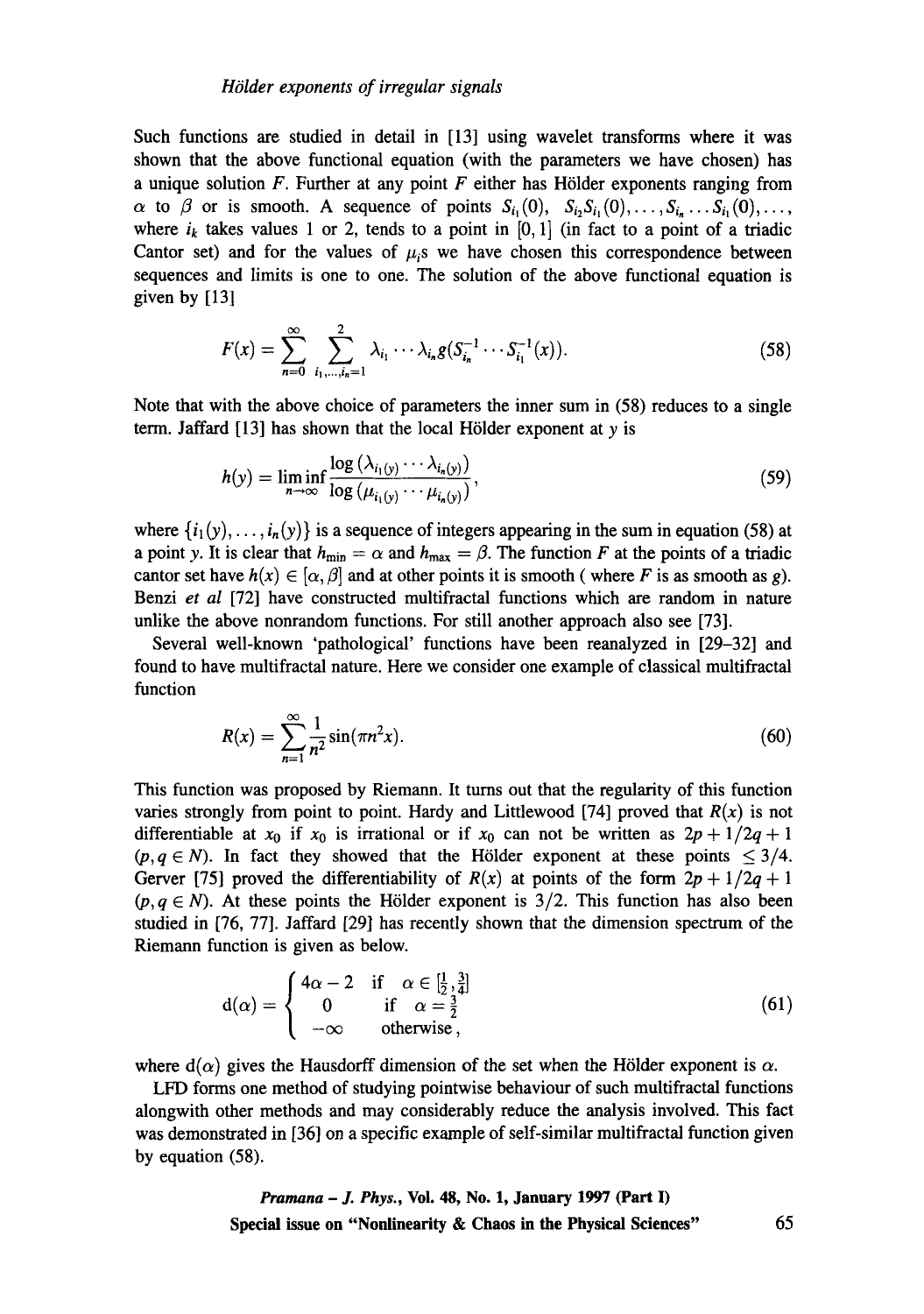## **9. Concluding remarks**

First we reviewed the applications of various fractional differential equations in different physical situations. It was noted that most of these applications dealt with the asymptotic scaling. Further we reviewed the classical results within the framework of Weyl fractional calculus. However these results were found to be inadequate for the study of pointwise behavior of fractal and multifractal functions. The notion of LFD as developed in [36] was found suitable for this purpose. In terms of the LFD it was also possible to write a fractional Taylor series of a function (useful in an analytic treatment of approximations). It was pointed out that generalization of the notion of tangents to the graph of a function (useful for geometric purposes) is also possible using LFD.

It was established that the critical order of the Weierstrass function is related to the box dimension of its graph. If the dimension of the graph of such a function is  $1 + \gamma$ , the critical order is  $1 - \gamma$ . When  $\gamma$  approaches unity the function becomes increasingly irregular and local fractional differentiability is lost accordingly. Thus there is a direct quantitative connection between the dimension of the graph and the fractional differentiability property of the function. This is one of the remarkable conclusions of the new approach. An important consequence of this approach is that a classification of continuous paths (e.g. fractional Brownian paths) or functions according to local fractional differentiability properties is also a classification according to dimensions (or Hölder exponents).

Also the Lévy index of a Lévy flight on one dimensional lattice is identified as the critical order of the characteristic function of the walk. More generally, the Lévy index of a Lévy distribution is identified as the critical order of its characteristic function at the origin.

We have argued and demonstrated that LFDs are useful for studying isolated singularities and singularities masked by the stronger singularity (not just by regular behavior). It was also shown that the pointwise behavior of irregular (fractal or multifractal) functions can be studied using the methods of this paper.

We note, however, that the treatment of random irregular functions as well as multivariable irregular functions is badly needed. We hope that these problems can be tackled in the near future.

### **Acknowledgements**

One of the authors (KMK) is grateful to CS1R, India for financial assistance and (ADG) is grateful to UGC, India for financial assistance during initial stages of the work. We thank the referee and K R Srinivasan for pointing out some missing references. In particular the referee pointed our attention to the mathematical work [78, 79] dealing with multifractal measures and also informed about the recent work by M Zähle [80, 81].

## **References**

- [1] T W Körner, *Fourier Analysis* (Cambridge University Press, Cambridge, 1989)
- [2] For historical remarks and construction see, for example [1, 3, 4].
- [3] B B Mandelbrot, *The fractal geometry of nature* (Freeman, New York, 1977)

*Pramana - J. Phys.,* **Vol. 48, No. 1, January 1997 (Part I)**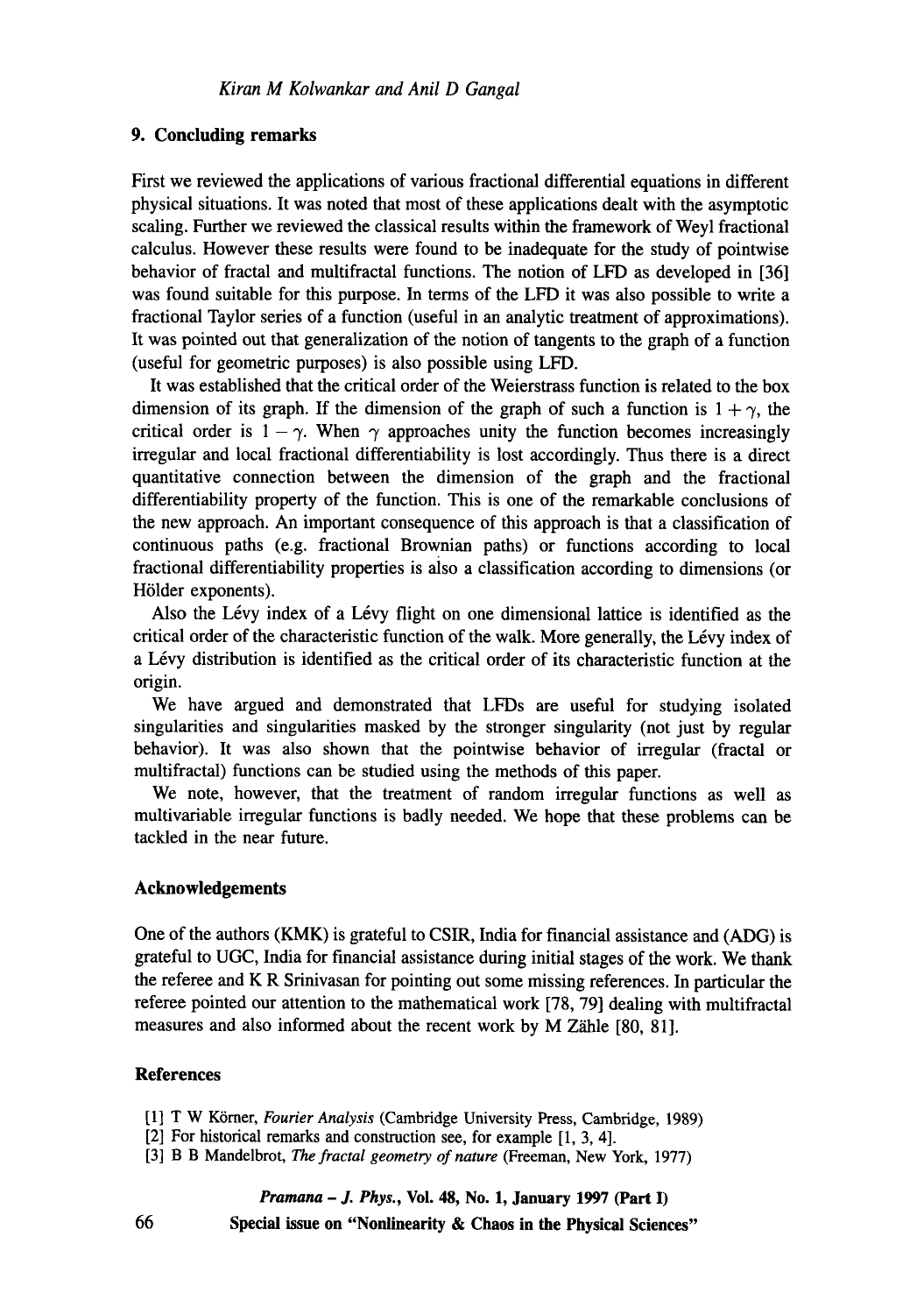- [4] K Falconer, *Fractal geometry* (John Wiley, New York, 1990)
- [5] R P Feynmann and A R Hibbs, *Quantum mechanics and path integrals* (McGraw-Hill, New York, 1965)
- [6] L F Abott and M B Wise, *Am. J. Phys.* 49, 37 (1981)
- [7] P Constantin, I Procaccia and K R Sreenivasan, *Phys. Rev. Lett.* 67, 1739 (1991)
- [8] P Constantin and I Procaccia, *Nonlinearity* 7, 1045 (1994)
- [9] K Sarkar and C Meneveau, *Phys. Rev.* E47, 957 (1993)
- [10] J L Kaplan, J Malet-Peret and J A Yorke, *Ergodic Th. Dyn. Syst.* 4, 261 (1984)
- [11] J D Farmer, E Ott and J A Yorke, *Physica* D7, 153 (1983)
- [12] J F Muzy, E Bacry and A Arneodo, *Phys. Rev.* E47, 875 (1993)
- [13] S Jaffard, *SIAM J. Math. Anal.* (to appear)
- [14] U Frisch and G Parisi, in *Turbulence and predictability in geophysical fluid dynamics and climate dynamics* edited by M Ghil, R Benzi and G Parisi (North-Holland, Amsterdam, 1985)
- [15] R Benzi, G Paladin, G Parisi and A Vulpiani, J. *Phys.* A17, 3521 (1984)
- [16] T C Halsey, M H Jensen, L P Kadanoff, I Procaccia and B I Shraiman, *Phys. Rev.* A33, 1141 (1986)
- [17] P Collet, J Lobowitz and A Porzio, *J. Stat. Phys.* 47, 609 (1987)
- [18] M H Jensen, L P Kadanoff and I Procaccia, *Phys. Rev.* A46, 1409 (1987)
- [19] B B Mandelbrot, *Pure Appl. Geophys.* 131, 5 (1989)
- [20] C Meneveau and K R Sreenivasan, *Phys. Rev. Lett.* **59,** 1424 (1987)
- [21] A B Chhabra and K R Srinivasan, *Phys. Rev. Lett.* 68, 2762 (1992)
- [22] J Feder, *Fractals* (Pergamon, New York, 1988)
- [23] T Vicsek, *Fractal growth phenomenon* (World Scientific, Singapore, 1989)
- [24] R Cawley and R D Mauldin, *Adv. Math.* 92, 192 (1992)
- [25] M Holschneider, J. *Stat. Phys.* 77, 807 (1994)
- [26] S Jaffard, in *Wavelets and Applications* edited by Y Meyer (Springer-Verlag, Berlin, 1992)
- [27] A Arneodo, E Bacry and J F Muzy, *Phys. Rev. Lett.* 74, 4823 (1995)
- [28] S Jaffard and Y Meyer, *Memoirs of the AMS* (to appear)
- [29] S Jaffard, *Preprint*
- [30] S Jaffard and B B Mandelbrot, *Adv. Math.* (to appear)
- [31] I Daubechies and J Lagarias, *Rev. Math. Phys.* 6, 1033 (1994)
- [32] S Jaffard, *Preprint*
- [33] K B Oldham and J Spanier, *The fractional calculus* (Academic Press, New York, 1974)
- [34] K S Miller and B Ross, *An Introduction to the fractional calculus and fractional differential equations* (John Wiley, New York, 1993)
- [35] B Ross, in *Fractional calculus and its applications: Lecture notes in mathematics* (Springer, New York, 1975) vol. 457, p. 1
- [36] K M Kolwankar and A D Gangal, *Chaos* 6, 505 (1996)
- [37] R Hilfer, *Phys. Scr.* 44, 321 (1991)
- [38] R Hilfer, *Phys. Rev. Lett.* 68, 190 (1992)
- [39] K M Kolwankar, *Preprint*
- [40] T F Nonnenmacher, J. *Phys.* A23, L697 (1990)
- [41] M Giona and H E Roman, *J. Phys.* A25, 2093 (1992)
- [42] H E Roman and M Giona, J. *Phys.* A25, 2107 (1992)
- [43] N Patzschke and M Zähle, *Stochastic Process Appl.* **43**, 165 (1992)
- [44] B B Mandelbrot and J W Van Ness, *SIAM Rev.* 10, 422 (1968)
- [45] W G Glöckle and T F Nonnenmacher, *J. Stat. Phys.* **71**, 741 (1993)
- [46] M F Schlesinger, *J. Stat. Phys.* 36, 639 (1984)
- [47] K L Sebastian, *J. Phys.* A28, 4305 (1995)
- [48] J P Bouchaud and A Georges, *Phys. Rep.* 195, 127 (1990)
- [49] M F Shlesinger, B J West and J Klafter, *Phys. Rev. Lett.* 58, 1100 (1987)
- [50] M F Shlesinger, G M Zaslavsky and J Klafter, *Nature (London)* 363, 31 (1993)
- [51] M F Shlesinger et al (eds), *Lévy flights and related topics in physics* (Springer, Berlin, 1995)
- [52] T H Solomon, E R Weeks and H L Swinney, *Phys. Rev. Lett.* 71, 3975 (1993)
- [53] A Ott, J P Bouchaud, D Langvin and W Urbach, *Phys. Rev. Lett.* 65, 2201 (1990)

*Pramana - J. Phys.,* **Vol. 48, No. 1, January 1997 (Part I)**